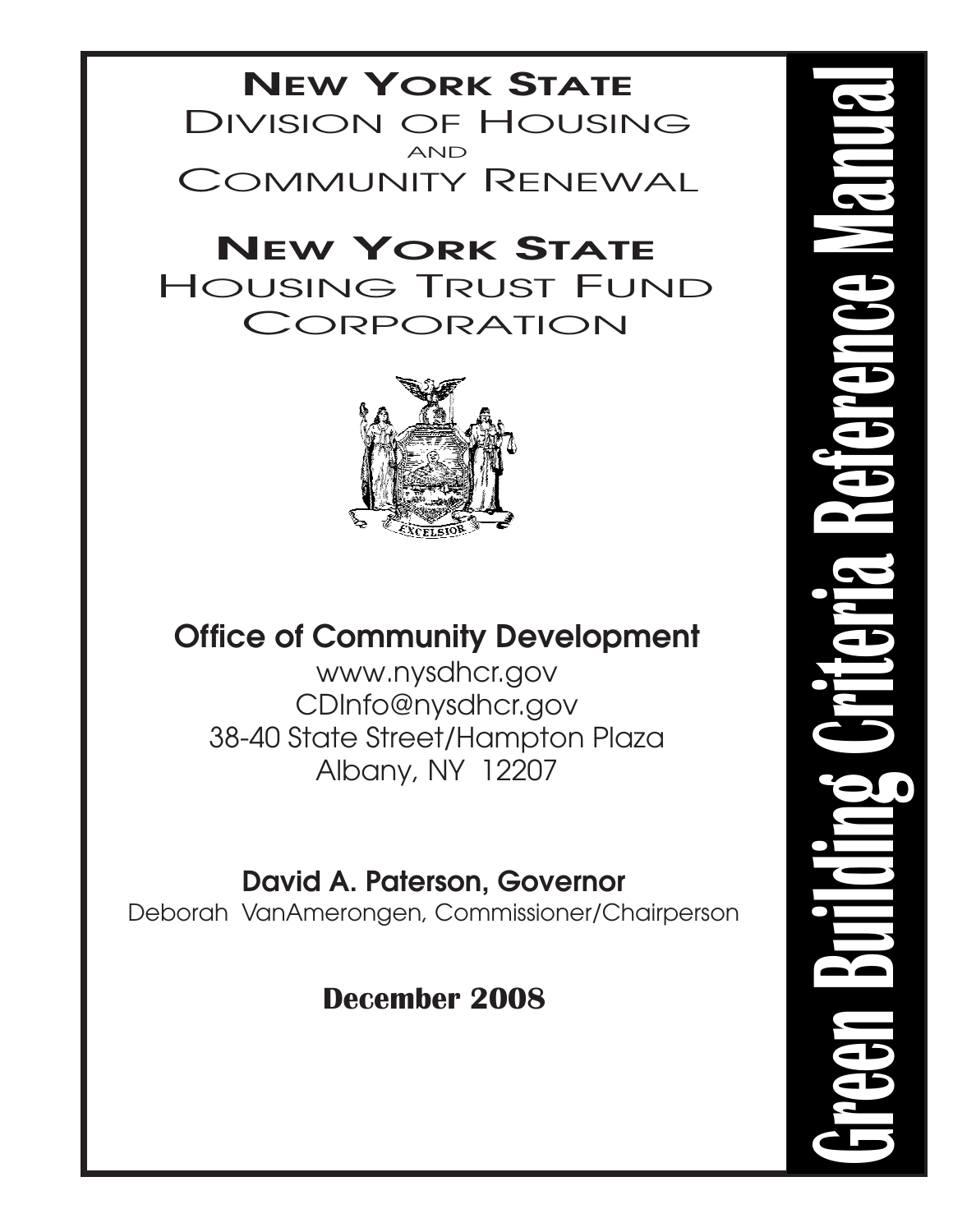#### **DEDICATION**

This *Green Building Criteria Reference Manual* is dedicated in memory of Leslie Adler, Director of the Design Services Unit at DHCR, who passed away in July 2008. Leslie was a dedicated architect and valued member of the DHCR team who truly cared about providing safe, decent affordable housing for low-income residents of New York State. Leslie was instrumental in the development of DHCR's Green Building Initiative and leaves behind a memory that will never fade.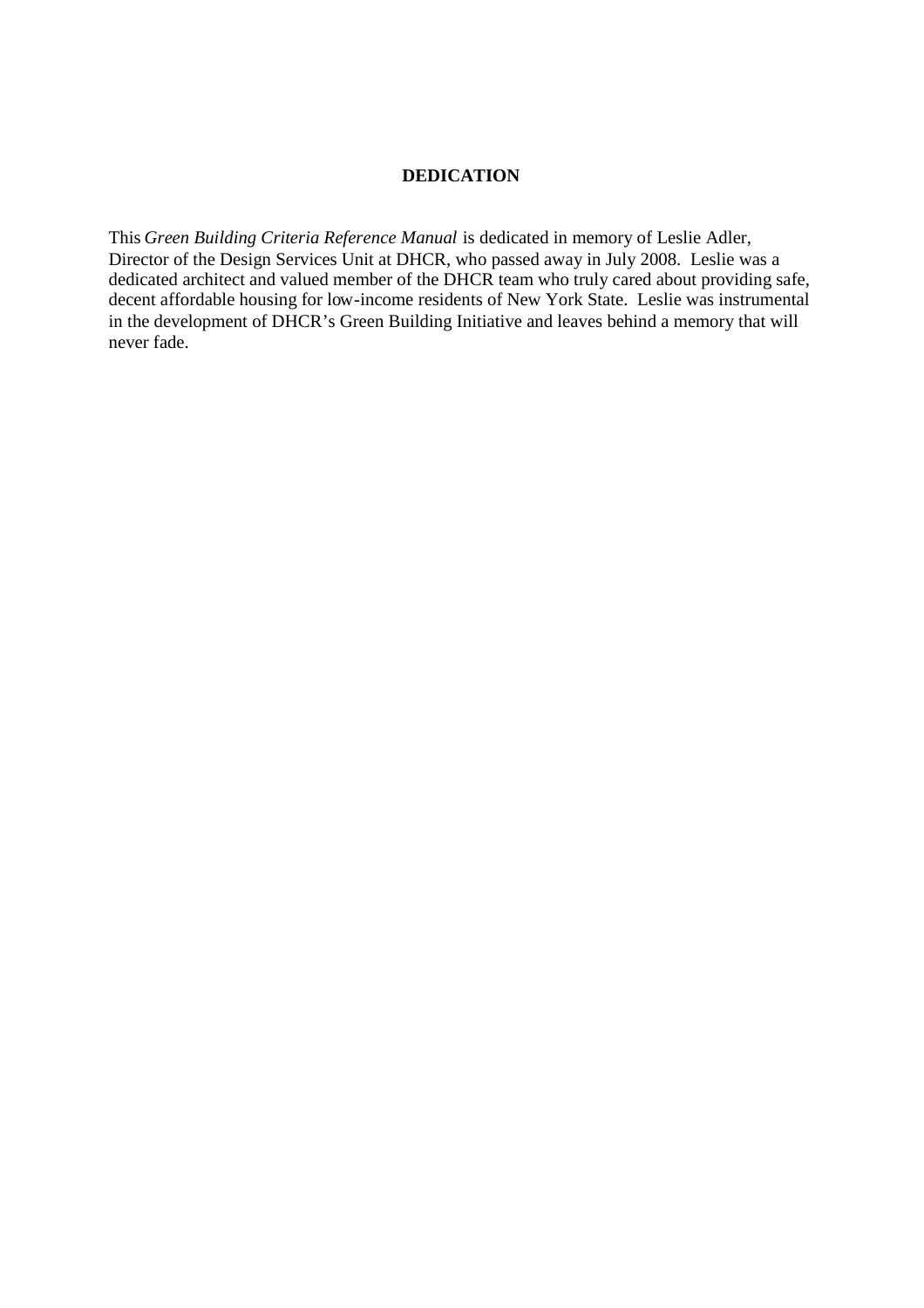#### **DHCR/HTFC Green Building Criteria Reference Manual**

#### Table of Contents

#### **SECTION A – THRESHOLD CRITERIA (Mandatory)**

#### **SECTION B – REQUIRED TO QUALIFY FOR THE GREEN BUILDING INITIATVE**

| <b>Integrated Design Process</b>           |  |
|--------------------------------------------|--|
|                                            |  |
|                                            |  |
| <b>Location and Neighborhood Fabric</b>    |  |
|                                            |  |
|                                            |  |
|                                            |  |
|                                            |  |
|                                            |  |
|                                            |  |
|                                            |  |
|                                            |  |
| <b>Site Planning/Environmental Impacts</b> |  |
|                                            |  |
|                                            |  |
|                                            |  |
| <b>Healthy Living Environment</b>          |  |
|                                            |  |
|                                            |  |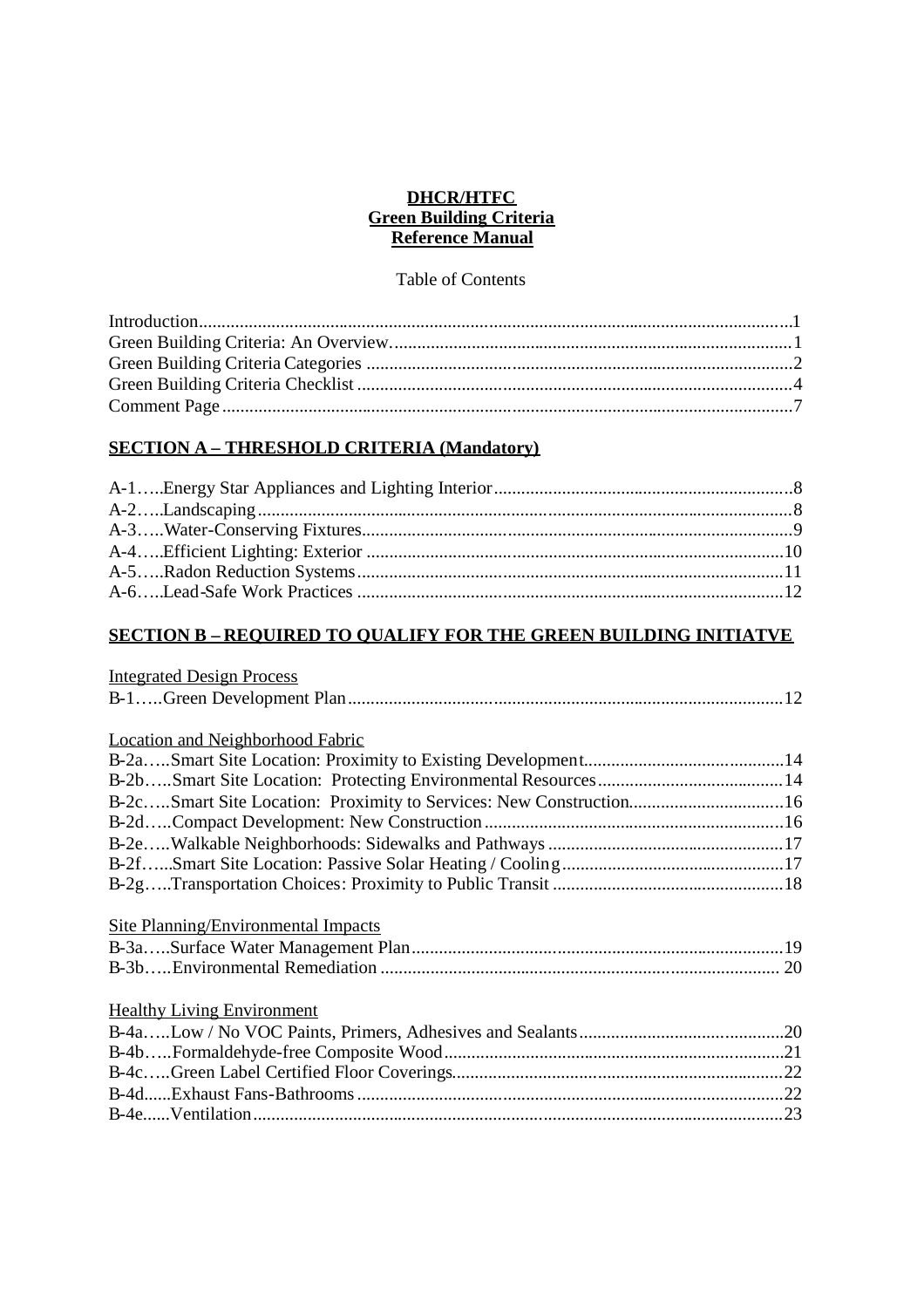## Operations and Maintenance

#### **SECTION C – REQUIRED TO QUALIFY FOR GREEN BUILDING MEASURES BEYOND THE STANDARD CRITERIA**

| <b>Location and Neighborhood Fabric</b><br>C-1Smart Site Location – Brownfield, Grayfield, or Adaptive Reuse Site |  |
|-------------------------------------------------------------------------------------------------------------------|--|
| <b>Energy Efficiency</b>                                                                                          |  |
|                                                                                                                   |  |
| Materials Beneficial to the Environment                                                                           |  |
|                                                                                                                   |  |
|                                                                                                                   |  |
|                                                                                                                   |  |
|                                                                                                                   |  |
|                                                                                                                   |  |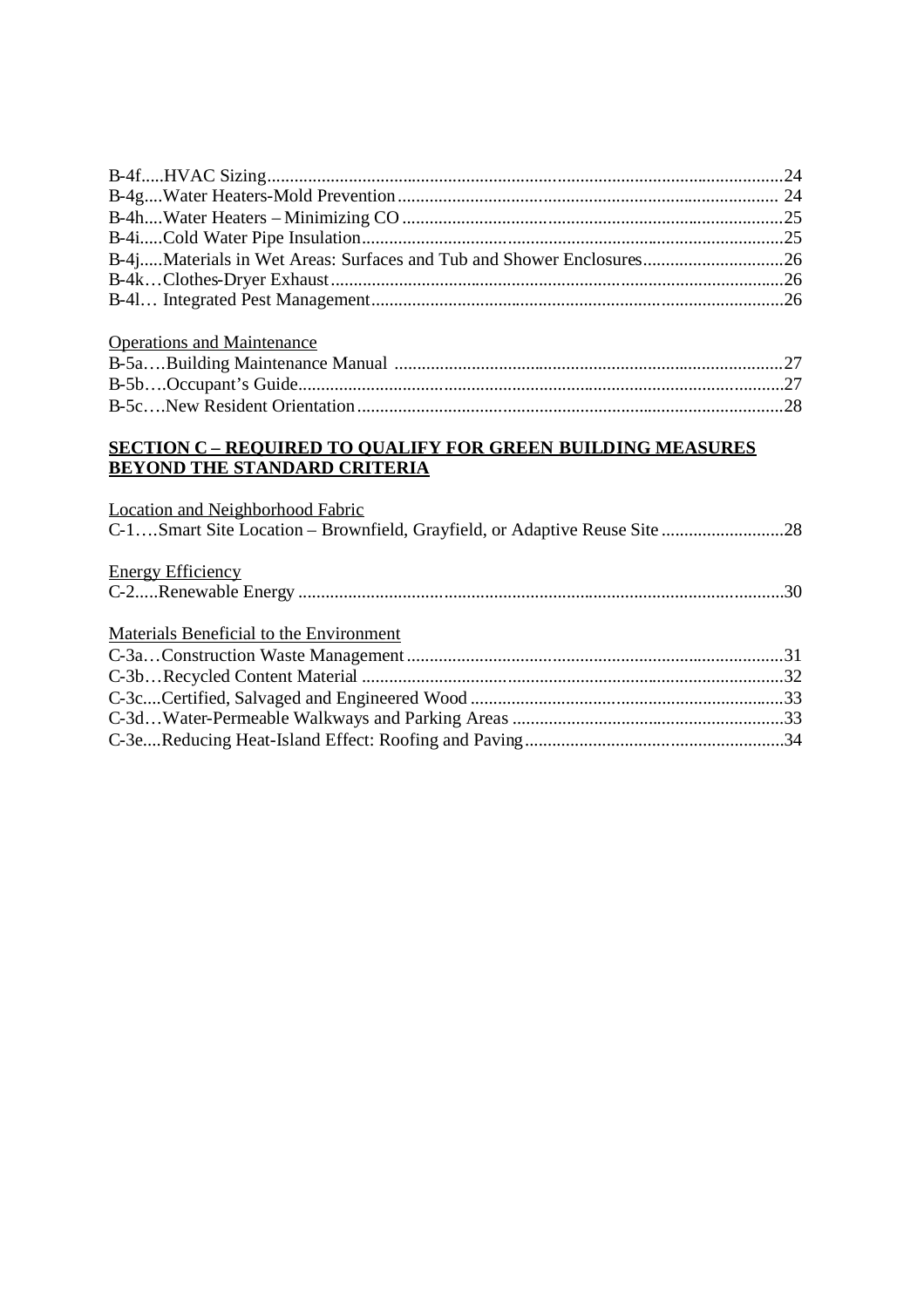#### **Introduction**

The Division of Housing and Community Renewal (DHCR) and the Housing Trust Fund Corporation (HTFC) have developed this Green Building Criteria Reference Manual to educate and inform affordable housing developers in developing sustainable and healthier housing developments. The Manual is intended to provide details on the various measures that developers must undertake in order to satisfy DHCR/HTFC requirements.

Green building design integrates materials and methods that promote environmental sustainability, economic vitality and social benefits through design, construction and operation of the built environment. DHCR/HTFC encourages green sustainable development that aligns affordable housing investment strategies with environmentally- responsible building practices.

The Green Building Initiative elements that are proposed to be incorporated in a project must be identified in the application attachments: Green Building Criteria Checklist, preliminary plans, and the outline specifications.

The New York State Division of Housing and Community Renewal (DHCR) and the Housing Trust Fund Corporation (HTFC) extend a special thank you to the Enterprise Foundation for their support and guidance provided in developing the DHCR/HTFC Green Building Initiative.

#### **Green Building Criteria Overview**

The green building criteria and sustainable development criteria promote public health, energy conservation, operational savings and sustainable building practices in all housing design. As a result, the strategies in the following pages enhance affordable housing and communities as a whole.

In addition to increasing resource efficiency and reducing environmental impacts, green building strategies can yield cost savings through long-term reduction in operating expenses. The benefits include improved energy performance and comfort, a healthier indoor environment, increased durability of building components, and simplified maintenance requirements that can lead to financial efficiencies for property managers and owners. Green building practices improve the economics of managing affordable housing while enhancing quality of life for residents. When green building practices are incorporated into the location of affordable housing, placing homes near community amenities such as public transportation to create walkable, livable neighborhoods, the benefits for residents and communities include fewer sprawl-related transportation impacts.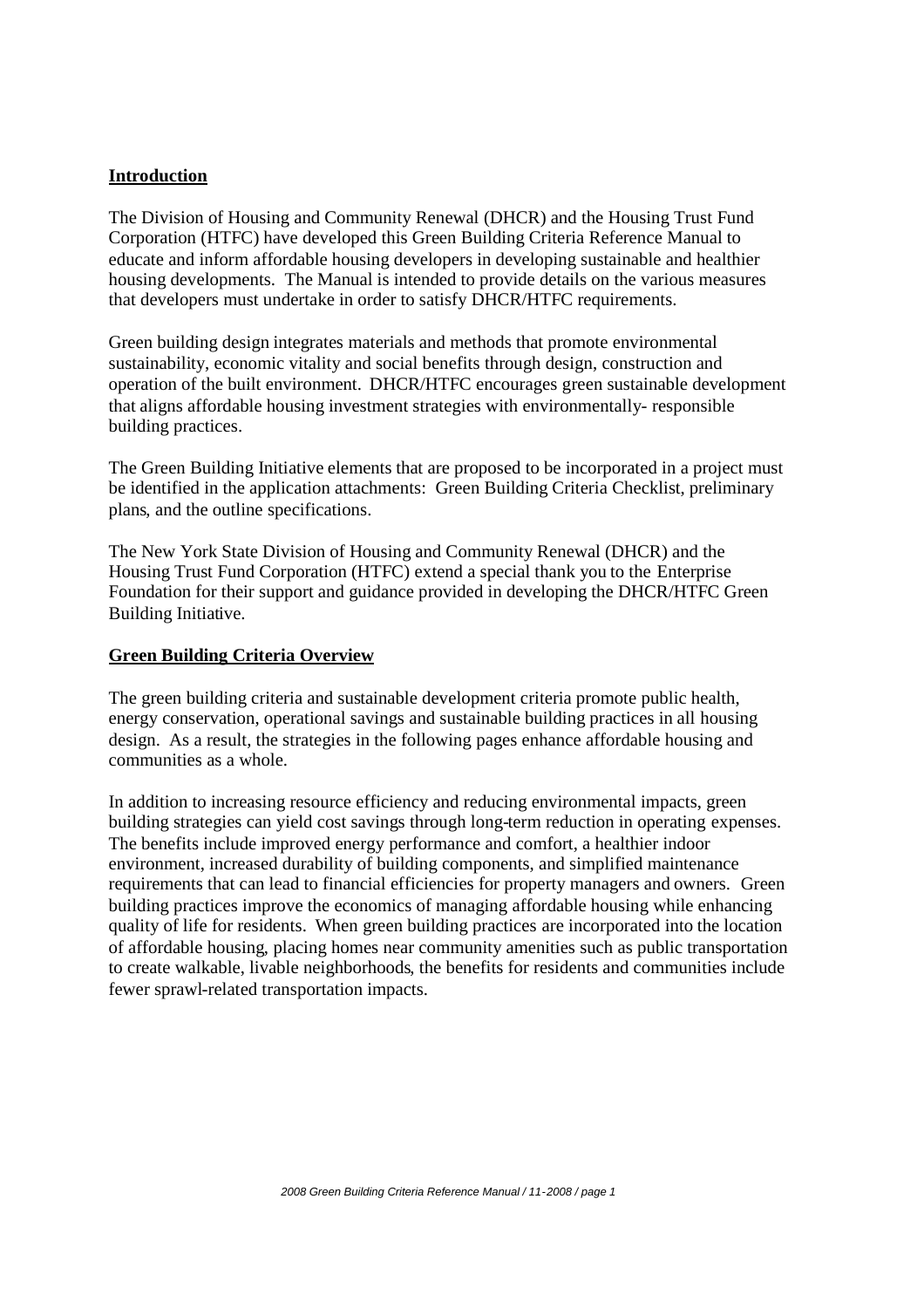#### **Green Building Criteria Categories**

#### Integrated Design Process

An integrated design process incorporates sustainability up-front, uses a holistic and totalsystems approach to the development process, and promotes good health and livability through the building's life cycle. The goal is to establish a written commitment by the development team that articulates the project's green building and sustainability criteria and objectives through the building's life cycle.

Sustainable building strategies should be considered from the moment the developer initiates the project. The professional development team includes the developer, architect, engineer, landscape architect, LEED™ Accredited Professional or experienced green building design specialist, contractor, and asset and property management staff. Whenever possible, the team also should include maintenance staff and resident representatives. The team must be committed to environmentally responsive and healthy building principles and practices.

#### Location and Neighborhood Fabric

Location within existing communities, or contiguous to existing development, helps conserve land and the spread of storm-water runoff to new watersheds. It also reduces travel distances. Proper site selection avoids development of inappropriate sites and damage to or loss of fragile, scarce environmental resources. The greatest savings come from developing in areas that already have infrastructure and civic amenities. Site selection is also an opportunity to clean up and redevelop brownfields, and restore the land and infill segmented communities.

Compact development encourages more resource-efficient development of land, reduces development costs and conserves energy. It can also contribute to more walkable, livable communities, while helping restore, invigorate, and sustain livable development patterns. Making the streetscape safer and more inviting for walkers and bicyclists encourages alternative transportation choices to the automobile. It also promotes physical activity and public health, while creating opportunities for social interaction and increased safety by bringing more eyes on public spaces.

#### Site Planning/Environmental Impacts

Sustainable design and site planning integrate design and construction strategies to minimize environmental site impacts; enhance human health; reduce construction costs; maximize energy, water, and natural resource conservation; improve operational efficiencies, and promote alternative transportation.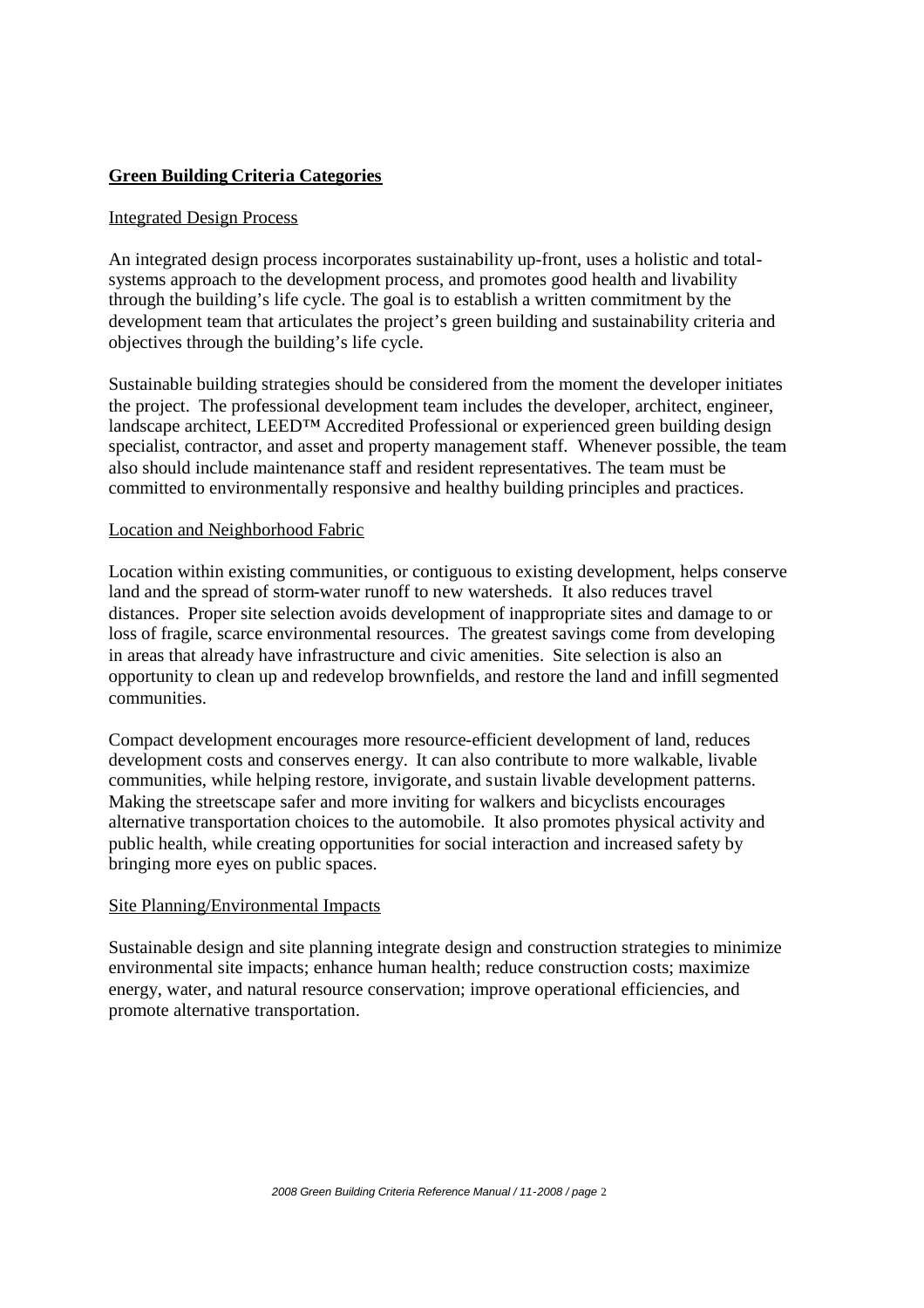#### Water Conservation

Water efficiency conserves finite fresh water resources and reduces utility bills. Significant water savings can be realized by specifying and installing water-efficient appliances and plumbing fixtures, implementing low-water landscape and irrigation strategies, and taking advantage of rainwater catchment and gray water sources.

#### Energy Efficiency

Energy efficiency helps to maximize resident comfort and health, and reduces utility bills. Conservation measures mitigate the accumulative burdens of energy production and delivery, extraction of non-renewable natural resources, degradation of air quality, global warming and the increasing concentration of pollutants.

#### Materials Beneficial to the Environment

Reducing, reusing and recycling building materials conserve natural resources and reduce emissions associated with manufacturing and transporting raw materials. Many techniques and building products on the market contribute to more durable, healthy and resourceefficient buildings.

#### Healthy Living Environment

The importance of a healthy living environment is a significant green building issue directly affecting residents. Creating a healthy living environment involves the use of materials that do not cause negative health impacts for residents or workers, especially for more sensitive groups such as children, seniors and individuals with existing respiratory problems and compromised immune systems.

#### Operations and Management

Operations and management (O&M) practices can positively impact the building owner's costs and residents' health, comfort and safety. Sustainable building O&M practices enhance resident health and operational savings. The key to successful building performance is the integration of O&M plans, education and cost-effective, low-maintenance design.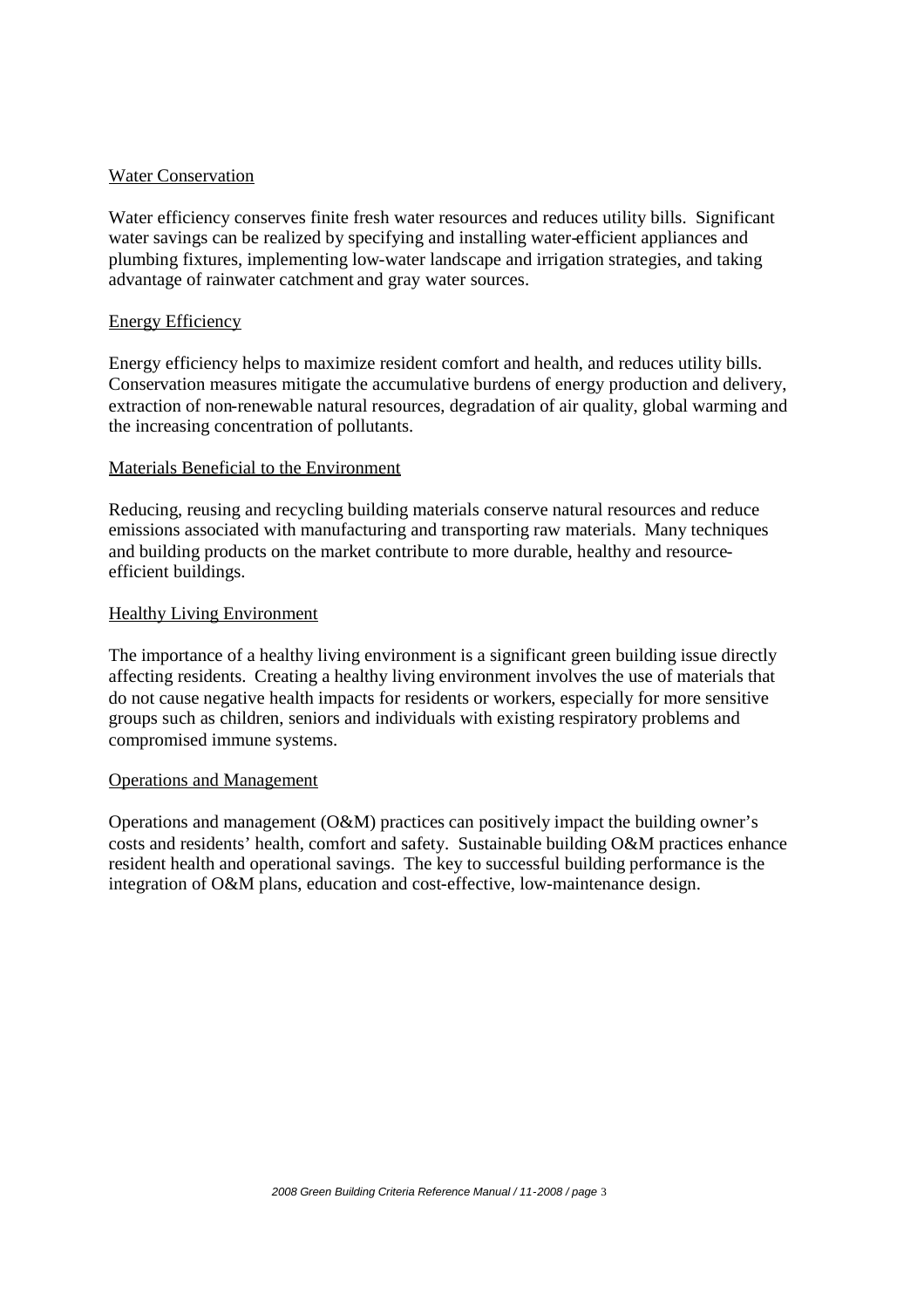## **Green Building Criteria Checklist**

## **Applicant: Project Name: Instructions:** In order to qualify and receive points for the Green Building Initiative, applicants must complete the applicable sections of this checklist. The items listed in Section A are mandatory. Section B contains both mandatory and optional standard criteria. Section C must be completed if applicant is including green measures in the project beyond the standard criteria. All non-applicable items must be explained in the "Comments" section at the end of this attachment. More specific criteria information is included in DHCR's Green Building Criteria Reference Manual. **SECTION A – Threshold Criteria - MANDATORY** All of the criteria in this section must be included in all projects. Possible exceptions include items A-2, A-5 and A-6 where the criteria may not be applicable to your project. *Note:* These criteria have been included in the DHCR/HTFC Design Handbook. Y N N/A Item Criteria A-1 Use Energy Star appliances, light fixtures and heating systems or the equivalent which will produce the same or comparable energy efficiency or savings. A-2 Landscaping: Select native or non-invasive new trees and plants that are appropriate to the site's soil and microclimate. A-3 Install water conserving fixtures. A-4 Use daylight sensors or timers on outdoor lighting to maximize energy efficiency. A-5 Install a passive radon-reduction system (new construction) or an active radonreduction system and measures (rehabilitation projects) to be activated should tests confirm the presence of radon gas in the building. A-6 Use lead-safe work practices during renovation, remodeling, painting and demolition (for properties built before 1978). **SECTION B – Standard Criteria (Required to qualify for the Green Building Initiative)** Use this section to identify the criteria included in your project. **Integrated Design Process**  $Y \mid N \mid N/A \mid$  Item Criteria B-1 **Green Development Plan (MANDATORY)**: Submit a plan outlining the integrated approach used for this development that demonstrates involvement of the entire development team. **Location and Neighborhood Fabric (Applicants must include a minimum of 4 criteria)**  $Y \mid N \mid N/A \mid$  Item Criteria B-2a **Smart Site Location: Proximity to Existing Development**: Locate on a site with access to existing roads, water, sewers and other infrastructure within or contiguous to existing development. B-2b **Smart Site Location: Protecting Environmental Resources**: Do not locate new development in close proximity to wetlands, critical slope areas, prime farmland, public parkland, critical habitat or 100-year floodplain.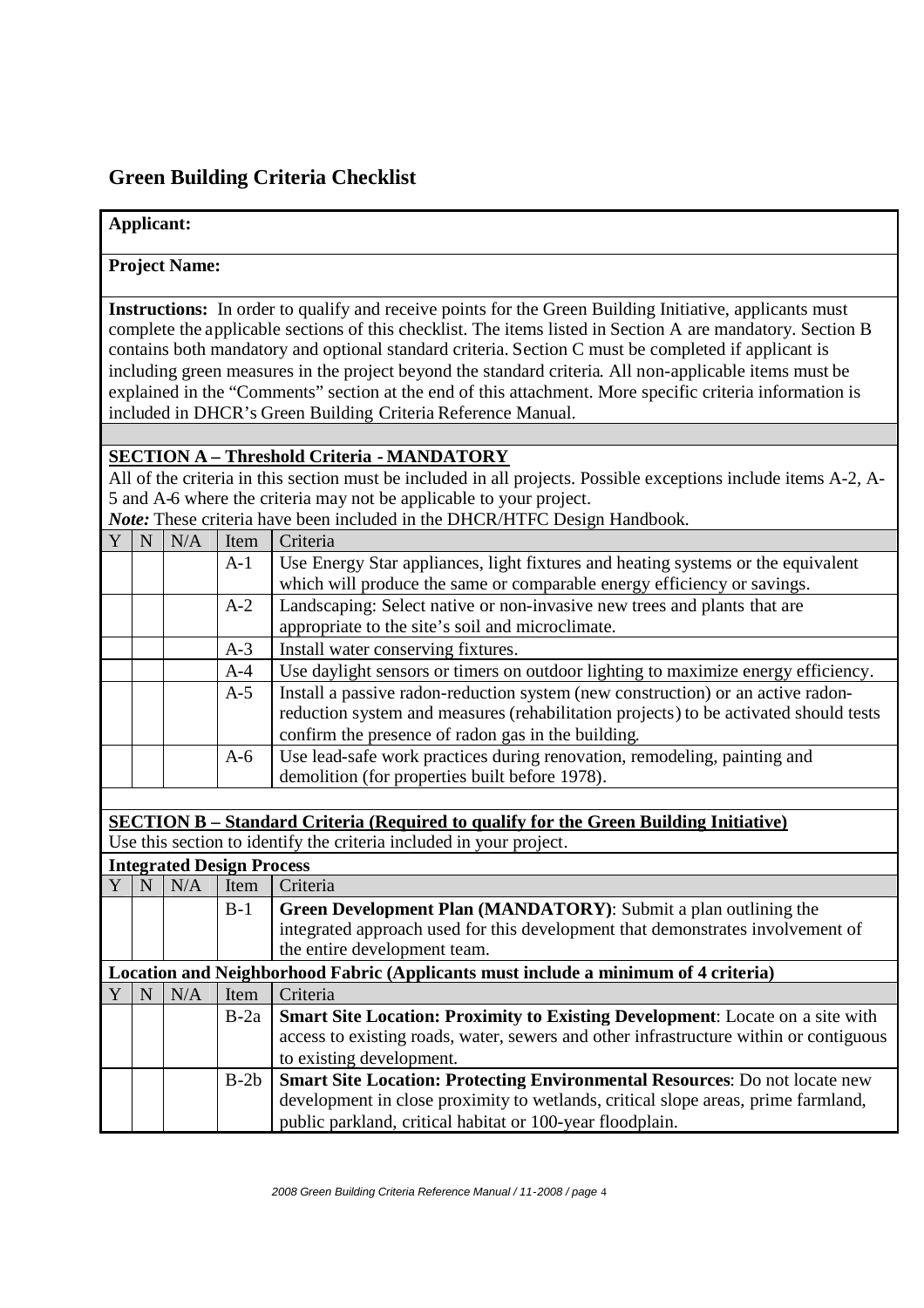|   |   |     | $B-2c$ | Smart Site Location: Proximity to Services: Locate projects in close proximity to                                                          |
|---|---|-----|--------|--------------------------------------------------------------------------------------------------------------------------------------------|
|   |   |     |        | community and retail facilities.                                                                                                           |
|   |   |     | $B-2d$ | Compact Development: Achieve densities for new construction of at least six                                                                |
|   |   |     |        | units per acre for detached/semi-detached houses; 10 for town homes; 15 for                                                                |
|   |   |     |        | apartments.                                                                                                                                |
|   |   |     | $B-2e$ | Walkable Neighborhoods: Sidewalks and Pathways: Connect project to the                                                                     |
|   |   |     |        | pedestrian grid.                                                                                                                           |
|   |   |     | $B-2f$ | Smart Site Location: Passive Solar Heating/Cooling: Orient building to make                                                                |
|   |   |     |        | the greatest use of passive solar heating and cooling.                                                                                     |
|   |   |     | $B-2g$ | <b>Transportation Choices:</b> Locate project in close proximity to public transit                                                         |
|   |   |     |        | services.                                                                                                                                  |
|   |   |     |        | <b>Site Planning/Environmental Impacts</b>                                                                                                 |
| Y | N | N/A | Item   | Criteria                                                                                                                                   |
|   |   |     | $B-3a$ | Surface Water Management Plan (MANDATORY): Provide SWMP identifying                                                                        |
|   |   |     |        | how storm water will be captured and address on the project site.                                                                          |
|   |   |     | $B-3b$ | <b>Phase I Environmental Site Assessment:</b> Submit a Phase I ESA in accordance                                                           |
|   |   |     |        | with ASTM Standard Practice for ESAs.                                                                                                      |
|   |   |     |        | Healthy Living Environment (Applicants must include a minimum of 7 criteria)                                                               |
| Y | N | N/A | Item   | Criteria                                                                                                                                   |
|   |   |     | $B-4a$ | Low/No VOC Paints, Primers, Adhesives and Sealants: All interior paints,                                                                   |
|   |   |     |        | primers, adhesives and sealants must contain low or no VOCs.                                                                               |
|   |   |     | $B-4b$ | Formaldehyde-free Composite Wood: Use particleboard and medium density                                                                     |
|   |   |     |        | fiberboard (MDF) that is certified compliant with the ANSI A208.1 and A208.2.                                                              |
|   |   |     | $B-4c$ | Green Label Certified Floor Covering: Do not install carpets in below grade                                                                |
|   |   |     |        | living spaces, entryways, laundry rooms, bathrooms, kitchens or utility rooms. If                                                          |
|   |   |     |        | using carpet, use products that meet the Carpet and Rug Institute's Green Label                                                            |
|   |   |     |        | certified carpet, pad and carpet adhesives.                                                                                                |
|   |   |     | $B-4d$ | Exhaust Fans - Bathroom (New Construction): Install Energy Star-labeled                                                                    |
|   |   |     |        | bathroom fans that exhaust to the outdoors and are equipped with a humidistat                                                              |
|   |   |     |        | sensor or timer, or operate continuously.                                                                                                  |
|   |   |     | $B-4e$ | Ventilation (New Construction): Install a ventilation system for the dwelling unit                                                         |
|   |   |     |        | that provides 15 cubic feet per minute of fresh air, per occupant.                                                                         |
|   |   |     | B-4f   | <b>Cooling Equipment:</b> Size heating and cooling equipment in accordance with the                                                        |
|   |   |     |        | Air Conditioning Contractors of America (ACCA) Manual, Parts J and S,                                                                      |
|   |   |     |        | ASHRAE handbooks, or equivalent software, to prevent short-cycling of heating or<br>air conditioning and ensure adequate dehumidification. |
|   |   |     |        | Water Heaters: Mold Prevention: Use tankless hot water heaters or install                                                                  |
|   |   |     | $B-4g$ | conventional hot water heaters in rooms with drains or catch pans piped to the                                                             |
|   |   |     |        | exterior of the dwelling and with non-water sensitive floor coverings.                                                                     |
|   |   |     | $B-4h$ | Water Heaters: Minimizing CO: Specify direct vented or combustion sealed                                                                   |
|   |   |     |        | water heaters if the heater is located in a conditioned space.                                                                             |
|   |   |     | $B-4i$ | Cold Water Pipe Insulation: Insulate exposed cold water pipes in climates and                                                              |
|   |   |     |        | building conditions susceptible to moisture condensation.                                                                                  |
|   |   |     | $B-4j$ | Materials in Wet Areas: Use materials with smooth, durable, cleanable surfaces.                                                            |
|   |   |     |        | Do not use mold-propagating materials such as vinyl wallpaper and unsealed grout.                                                          |
|   |   |     |        |                                                                                                                                            |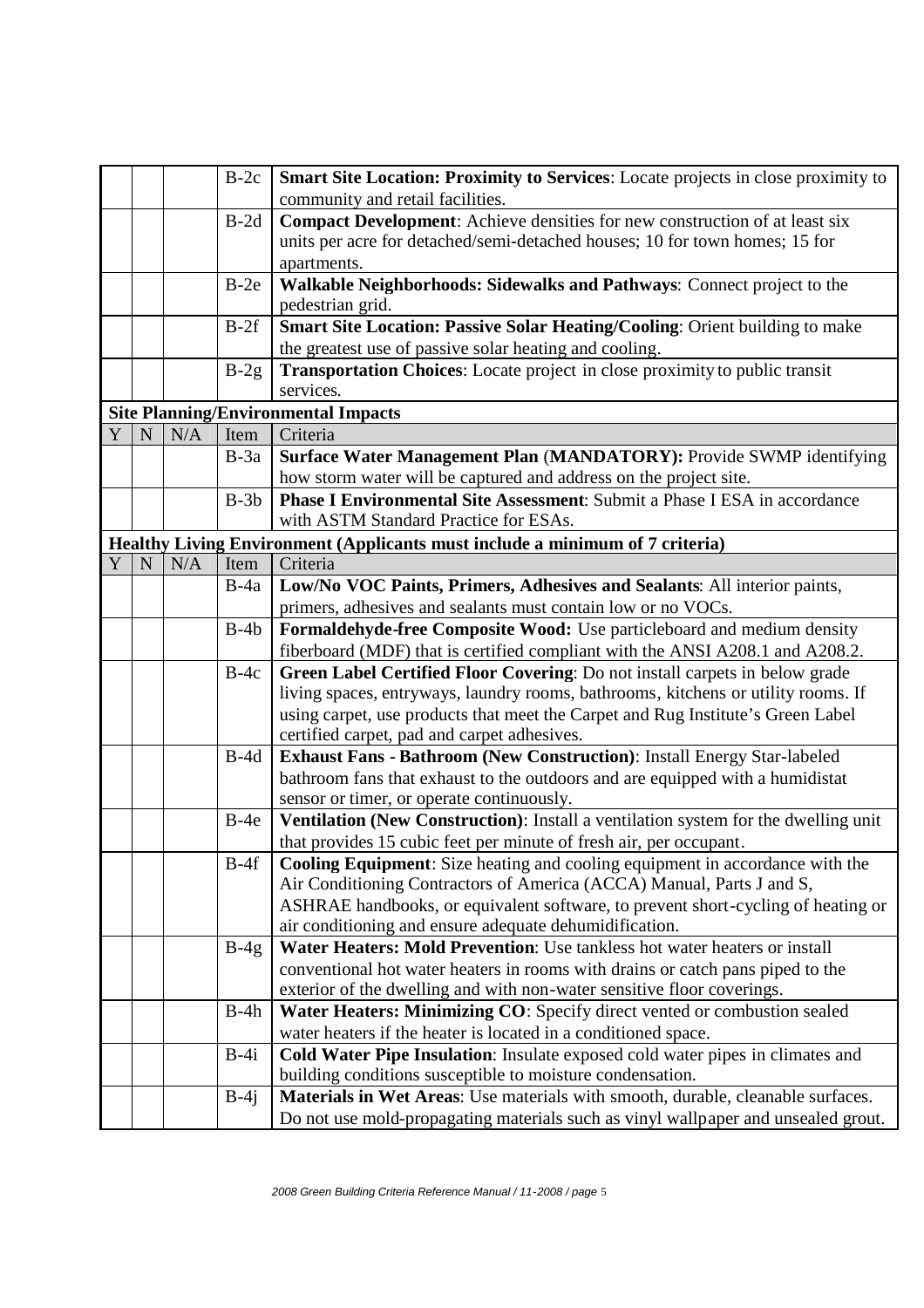|   |                                   |                          | $B-4k$ | Clothes-Dryer Exhaust: Clothes dryers must be exhausted directly to the<br>outdoors.                                                            |  |  |
|---|-----------------------------------|--------------------------|--------|-------------------------------------------------------------------------------------------------------------------------------------------------|--|--|
|   |                                   |                          | $B-41$ | Integrated Pest Management: Seal all wall, floor and joint penetrations to prevent                                                              |  |  |
|   |                                   |                          |        | pest entry. Provide rodent and corrosion proof screens (e.g., copper or stainless                                                               |  |  |
|   |                                   |                          |        | steel mesh) for large openings.                                                                                                                 |  |  |
|   | <b>Operations and Maintenance</b> |                          |        |                                                                                                                                                 |  |  |
| Y | N                                 | N/A                      | Item   | Criteria                                                                                                                                        |  |  |
|   |                                   |                          | $B-5a$ | <b>Provide a Building Maintenance Manual (MANDATORY)</b>                                                                                        |  |  |
|   |                                   |                          | $B-5b$ | <b>Provide an Occupant's Green Building Guide (MANDATORY)</b>                                                                                   |  |  |
|   |                                   |                          | $B-5c$ | <b>Provide New Resident Orientation (MANDATORY)</b>                                                                                             |  |  |
|   |                                   |                          |        |                                                                                                                                                 |  |  |
|   |                                   |                          |        | <b>SECTION C</b> (Applicants must include a minimum of one criteria if including green building<br>measures beyond the standard criteria.)      |  |  |
|   |                                   |                          |        | <b>Location and Neighborhood Fabric</b>                                                                                                         |  |  |
| Y | N                                 | N/A                      | Item   | Criteria                                                                                                                                        |  |  |
|   |                                   |                          | $C-1$  | Smart Site Location: Brownfield, Grayfield or Adaptive Reuse Site: Locate the                                                                   |  |  |
|   |                                   |                          |        | project on a brownfield, grayfield or adaptive reuse site.                                                                                      |  |  |
|   |                                   | <b>Energy Efficiency</b> |        |                                                                                                                                                 |  |  |
| Y | $\mathbf N$                       | N/A                      | Item   | Criteria                                                                                                                                        |  |  |
|   |                                   |                          | $C-2$  | <b>Renewable Energy:</b> Install photovoltaic (PV) panels, wind turbines or other                                                               |  |  |
|   |                                   |                          |        | acceptable renewable source, to provide at least 10 percent of the project's                                                                    |  |  |
|   |                                   |                          |        | estimated electricity demand.                                                                                                                   |  |  |
|   |                                   |                          |        | <b>Materials Beneficial to the Environment</b>                                                                                                  |  |  |
| Y | N                                 | N/A                      | Item   | Criteria                                                                                                                                        |  |  |
|   |                                   |                          | $C-3a$ | <b>Construction Waste Management:</b> Develop and implement a construction waste                                                                |  |  |
|   |                                   |                          |        | management plan to reduce the amount of material sent to the landfill by 25%.                                                                   |  |  |
|   |                                   |                          | $C-3b$ | Recycled Content Material: Use 25% materials with recycled content; provide                                                                     |  |  |
|   |                                   |                          |        | calculation for recycled content percentage based on cost or value of recycled                                                                  |  |  |
|   |                                   |                          |        | content in relation to total materials for project.                                                                                             |  |  |
|   |                                   |                          | $C-3c$ | Certified, Salvaged and Engineered Wood: Use at least 50 % (by cost or value)                                                                   |  |  |
|   |                                   |                          |        | wood products and materials that are certified in accordance with the Forest                                                                    |  |  |
|   |                                   |                          |        | Stewardship Council, salvaged wood, or engineered framing materials.                                                                            |  |  |
|   |                                   |                          | $C-3d$ | Water-permeable walkways and parking areas: Use water-permeable materials<br>in 40% or more of walkways and 40% or more of paved parking areas. |  |  |
|   |                                   |                          | $C-3e$ | Reduce Heat-Island Effect: Roofing and Paving: 1) Use Energy Star-compliant                                                                     |  |  |
|   |                                   |                          |        | and high-emissive roofing for the entire roof or, install a "green" (vegetated) roof                                                            |  |  |
|   |                                   |                          |        | covering at least 50% of the roof; and 2) Use light-colored/high-albedo materials                                                               |  |  |
|   |                                   |                          |        | and/or an open-grid pavement over at least 30% of the site's hardscaped area.                                                                   |  |  |
|   |                                   |                          |        |                                                                                                                                                 |  |  |
|   |                                   |                          |        |                                                                                                                                                 |  |  |
|   |                                   | Signed (Applicant):      |        | Date:                                                                                                                                           |  |  |
|   |                                   |                          |        |                                                                                                                                                 |  |  |
|   |                                   |                          |        |                                                                                                                                                 |  |  |
|   |                                   |                          |        | Signed (Green Design Professional):<br>Date:                                                                                                    |  |  |
|   |                                   |                          |        |                                                                                                                                                 |  |  |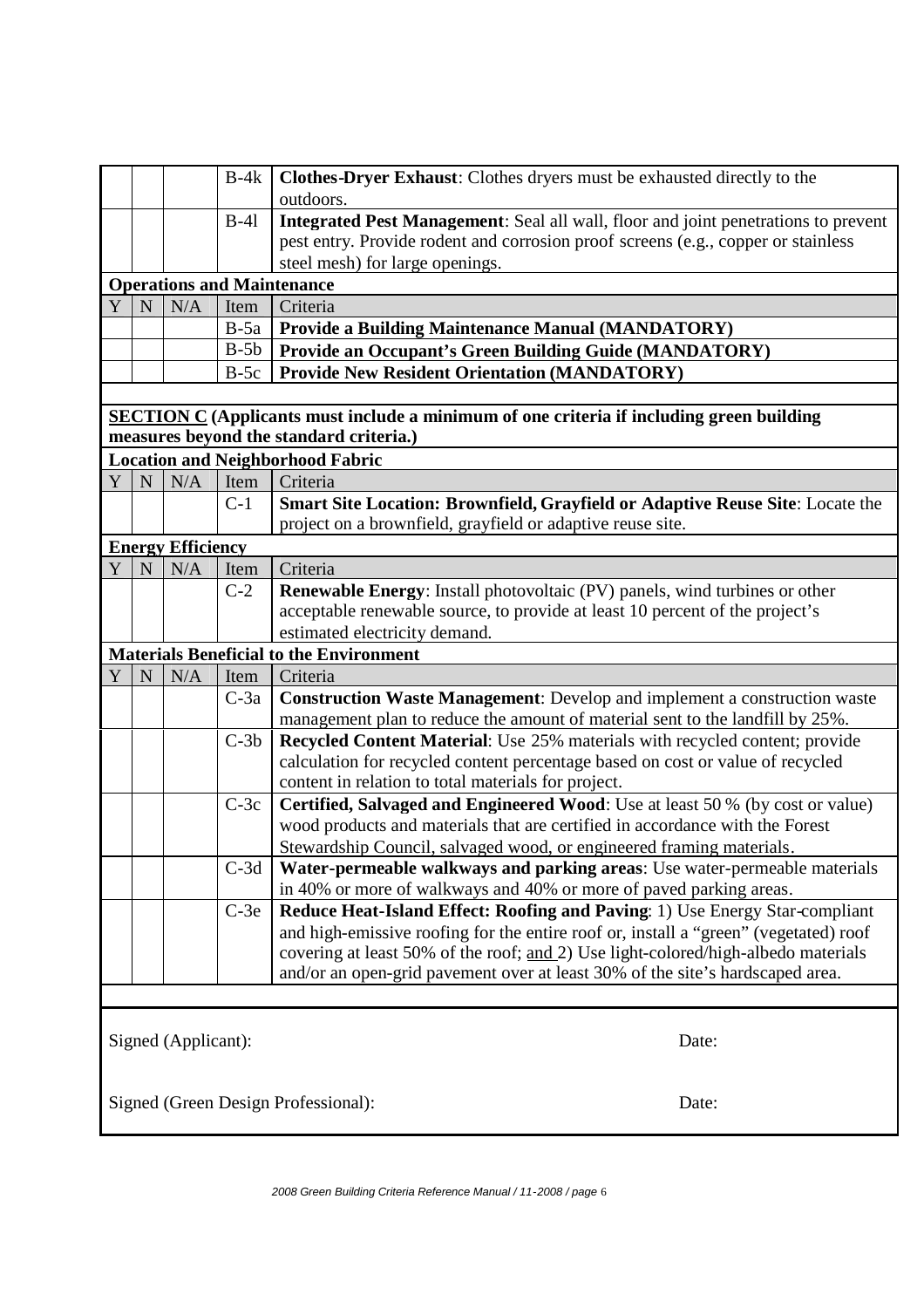## **Comments:**

*2008 Green Building Criteria Reference Manual / 11-2008 / page* 7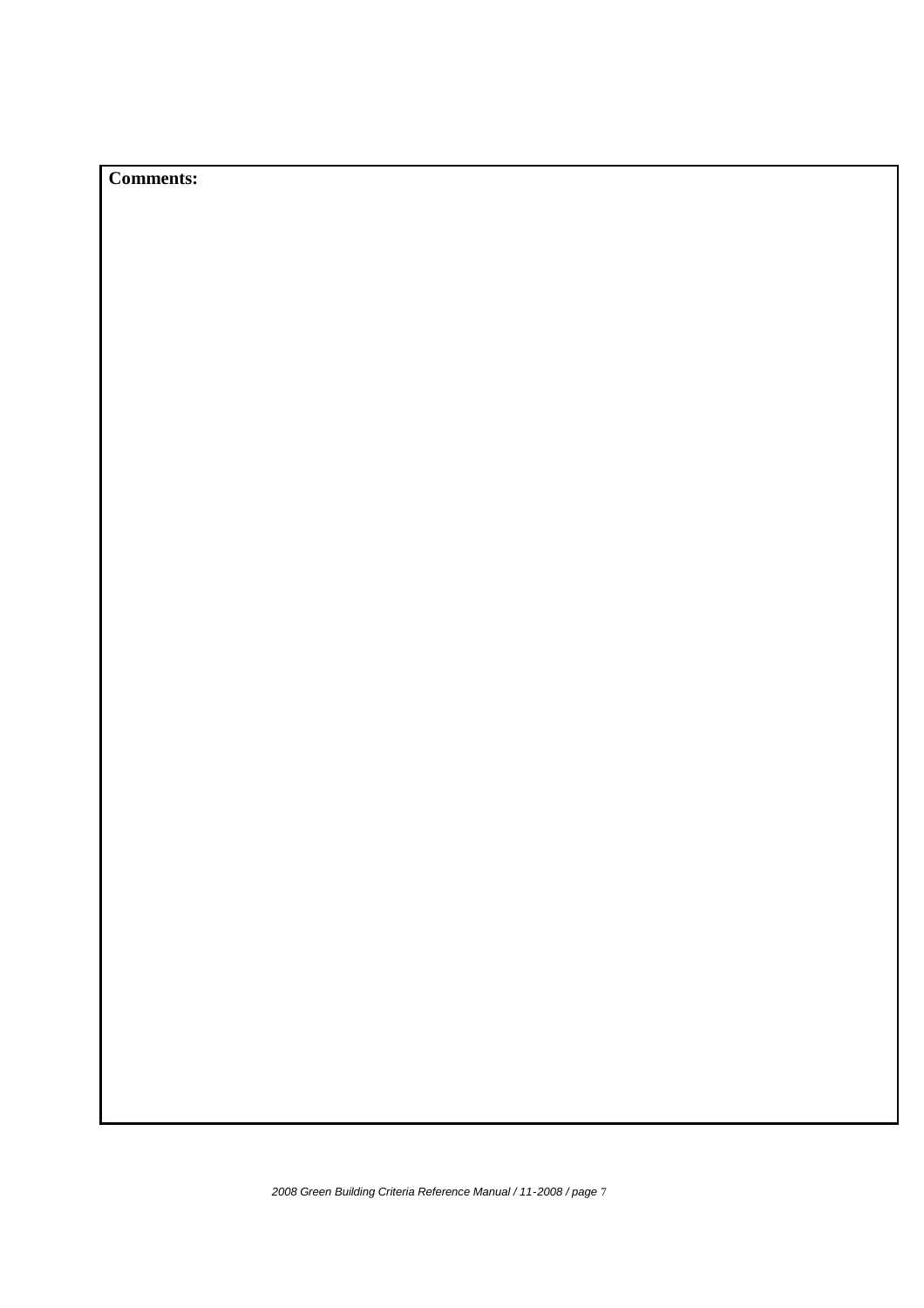## **SECTION A – Threshold Criteria (Mandatory)**

These criteria have been added to the DHCR/HTFC Design Handbook and are now mandatory for all projects, as applicable.

#### **A-1 Energy Star Appliances,Light Fixtures and Heating Systems MANDATORY**

Use Energy Star appliances, light fixtures, and heating systems or the equivalent which will produce the same or comparable energy efficiency or savings.

#### **How**

Install refrigerators and any other provided appliances. Install Energy Star labeled, or equivalent heating systems (Energy Star qualified furnaces have an annual fuel utilization efficiency (AFUE) of 90% or greater; Energy Star qualified boilers have an annual fuel utilization efficiency (AFUE) rating of 85% or greater). Install Energy Star-labeled lighting fixtures or the Energy Star Advanced Lighting Package in all interior units, and use Energy Star or high-efficiency commercial grade fixtures in all common areas and outdoors.

#### **Intent**

In 1992, EPA introduced Energy Star, a voluntary labeling program designed to identify and promote energy-efficient products to reduce greenhouse gas emissions. Energy Star products must meet strict energy efficiency criteria set by EPA. These products reduce utility costs and greenhouse gas emissions.

#### **Things to Consider**

For more information on Energy Star labeled appliances go to the appliances section of the Energy Star homepage, www.energystar.gov/index.cfm?c=appliances.pr\_appliances. This site includes links to lists of qualified dishwashers, clothes washers, refrigerators, and freezers, along with product and store locators, purchasing guides, and information about rebates and other incentive programs.

#### **A-2 Landscaping MANDATORY**

Select native or non-invasive new trees and plants that are appropriate to the site's soil and microclimate.

#### **How**

Commit to providing a landscape plan, tree or plant list, to be certified by the Architect or Landscape Architect at construction document stage. Notations on specifications or site plans at time of application are acceptable. The plan must show that the selection of new trees and plants are native or non-invasive species appropriate to the site's location soils and microclimate, and that any newly planted trees are located to provide shading in the summer and allow for heat gain in the winter.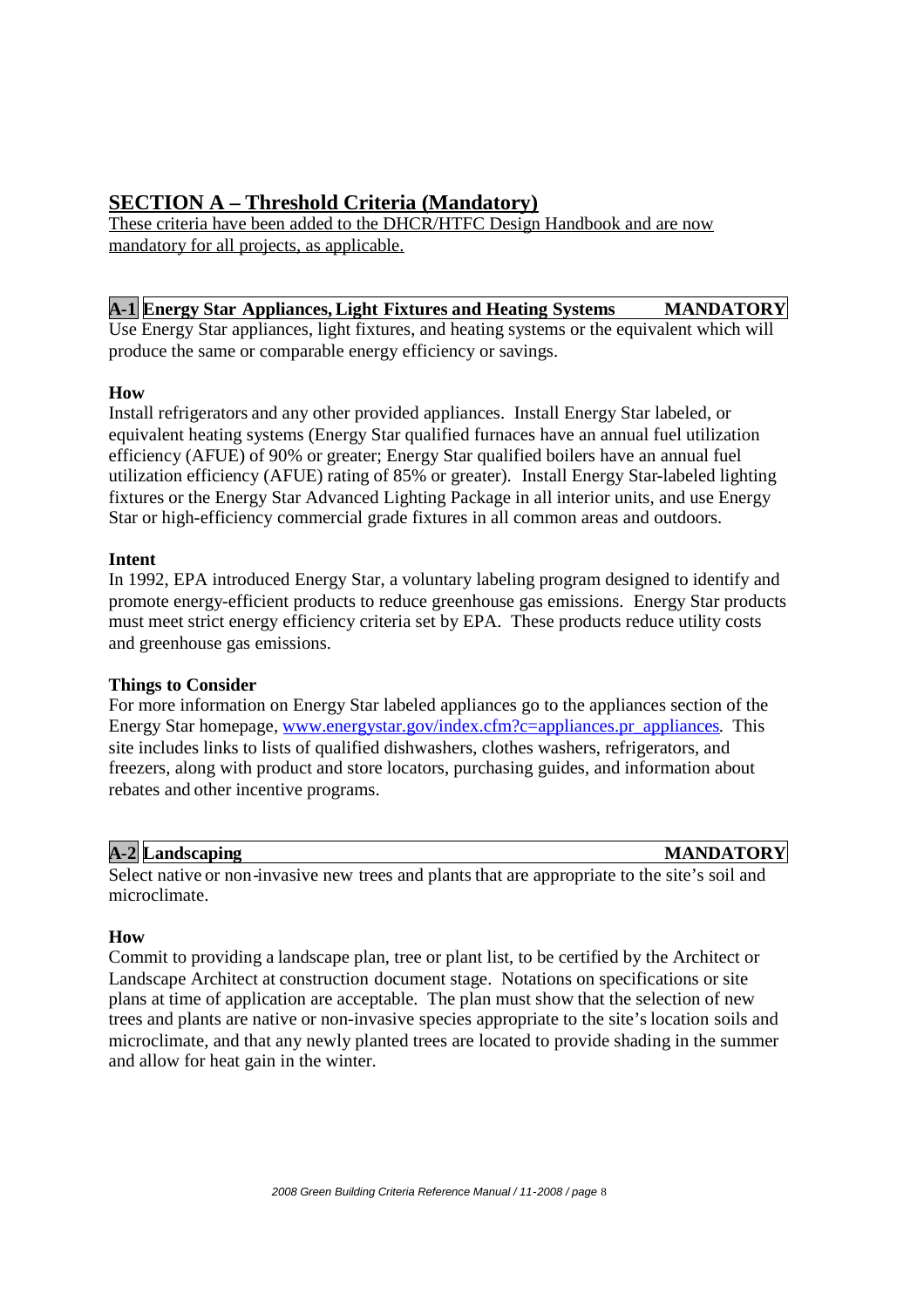#### **Intent**

Native vegetation is well adapted to the climate and provides excellent erosion, sediment, dust and pollution control. Native plants are also more resistant to naturally occurring disease, insects and low levels of nutrients, thereby reducing the need for fertilizers, pesticides or herbicides.

#### **Things to Consider**

- Consult a local arborist and involve a landscape architect in the architectural design process to identify appropriate areas for landscaping and energy savings.
- Combine landscape plan with storm-water management to provide surface water filtration and aesthetic benefits.
- Non-native turf needs about 35 inches of water per year to thrive, whereas native turf needs much less water per year.
- While turf is appropriate for some landscaping, such as for play areas, it should be minimized wherever possible, except in climates where they need no irrigation.
- Lady Bird Johnson Wildlife Center See www.wildflower.org

The center, located in Austin, Texas, has the mission of educating people about the environmental necessity, economic value, and natural beauty of native plants. The website offers a number of resources, including a nationwide native plant information network and a national supplier's directory.

- National Invasive Species Information Center See www.invasivespeciesinfo.gov/plants/main.shtml. As part of the USDA's National Agricultural Library, NISIC serves as a reference gateway to information, organizations, and services about invasive species.
- U.S. Forest Service "Celebrating Wildflowers" See www.fs.fed.us/wildflowers/nativegardening/instructions.shtml
- A site hosted by the U.S. Forest Service has extensive information on native gardening, selecting appropriate native plants, invasive plant species, and basic instructions for restoration and native landscaping projects.

## **A-3 Water-Conserving Fixtures MANDATORY**

#### **How**

Install water-conserving fixtures with the following specifications:

Toilets – 1.6 GPF (gallons per flush) or better Showerheads  $-2.2$  GPM (gallons per minute) or better Kitchen faucets – 2.2 GPM or better Bathroom faucets – 2.0 GPM or better

#### **Intent**

Showers and faucets account for approximately 25 percent of indoor water use. Toilets account for approximately 20 percent of indoor water use. Saving water translates into utility savings, both by conserving water and reducing the energy required for water heating.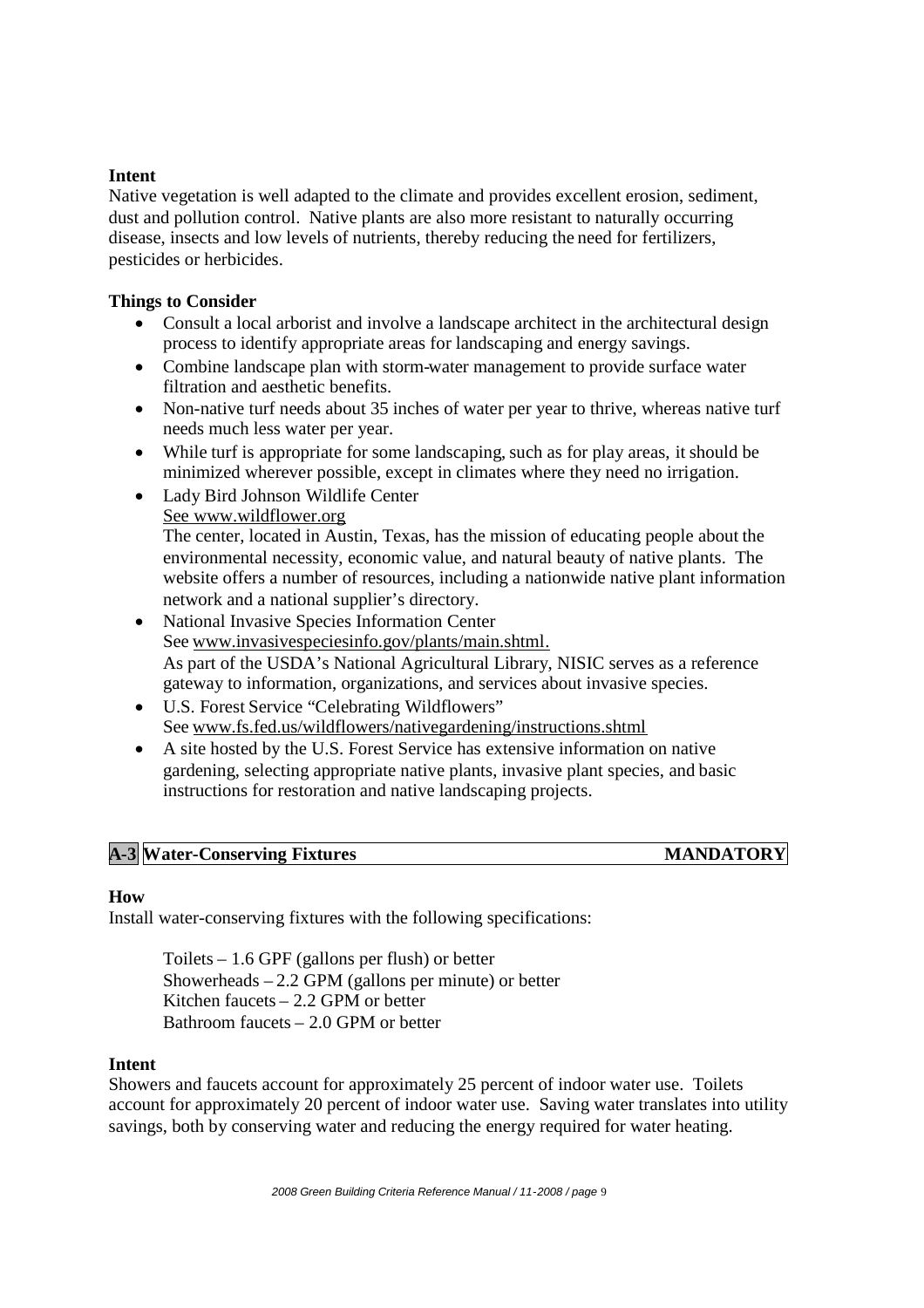Compared with pre-1992 fixtures, water-conserving fixtures can reduce the amount of water used in showers and sinks by 75 percent and 50 percent, respectively.

#### **Things to Consider**

- Not all high-efficiency toilets operate equally well, and poor design can lead to ineffective flushing and the need for multiple flushes. The U.S. Environmental Protection Agency's WaterSense program certifies toilets that achieve both water efficiency and operational effectiveness. The WaterSense label identifies highefficiency products that have been verified for performance. WaterSense currently has a specification for high-efficiency toilets and bathroom faucets and specification for showerheads is under development. Information is available at www.epa.gov/owm/water-efficiency.
- Maximum Performance (MaP™) TESTING California Urban Water Conservation Council. See www.cuwcc.org/products/toilet-fixtures-main.aspx. The Maximum Performance (MaP™) testing project was initiated in 2003 to test toilet models' performance. This testing protocol simulates real-world use to help consumers identify high-efficiency toilets that not only save water but also work well. The current MaP testing report provides performance information on 470 toilet models. This site provides access to the complete listings of the tested toilets.
- Composting Toilet Reviews See www.buildinggreen.com/features/mr/waste.html. An Environmental Building News article discusses commercial composting toilets.
- Water Use It Wisely See www.wateruseitwisely.com/toolsLinks/index.shtml. This site provides extensive lists of links and related resources concerning water conservation in addition to a series of links to plumbing fixture and faucet resources and sites. Scroll down to the "Fixtures and Appliances" section of links and resources.

**A-4 Efficient Lighting: Exterior MANDATORY**

Use daylight sensors and timers on outdoor lighting to maximize energy efficiency.

#### **How**

Install daylight sensors or timers on all outdoor lighting, including front and rear entryway lights in single family homes. The following lighting types are exempt from this requirement: emergency lighting; lighting required by code for health and safety purposes; and lighting used for eye adaptation near covered vehicle entrances and exits.

#### **Intent**

Daylight sensors automatically turn off the exterior lighting when sufficient day lighting is available or lighting is otherwise not required. Proper aiming of exterior fixtures and the use of shade trees and plants help prevent unwanted glare (light trespass) into neighboring buildings and natural areas, and limit disturbance of the night sky (light pollution).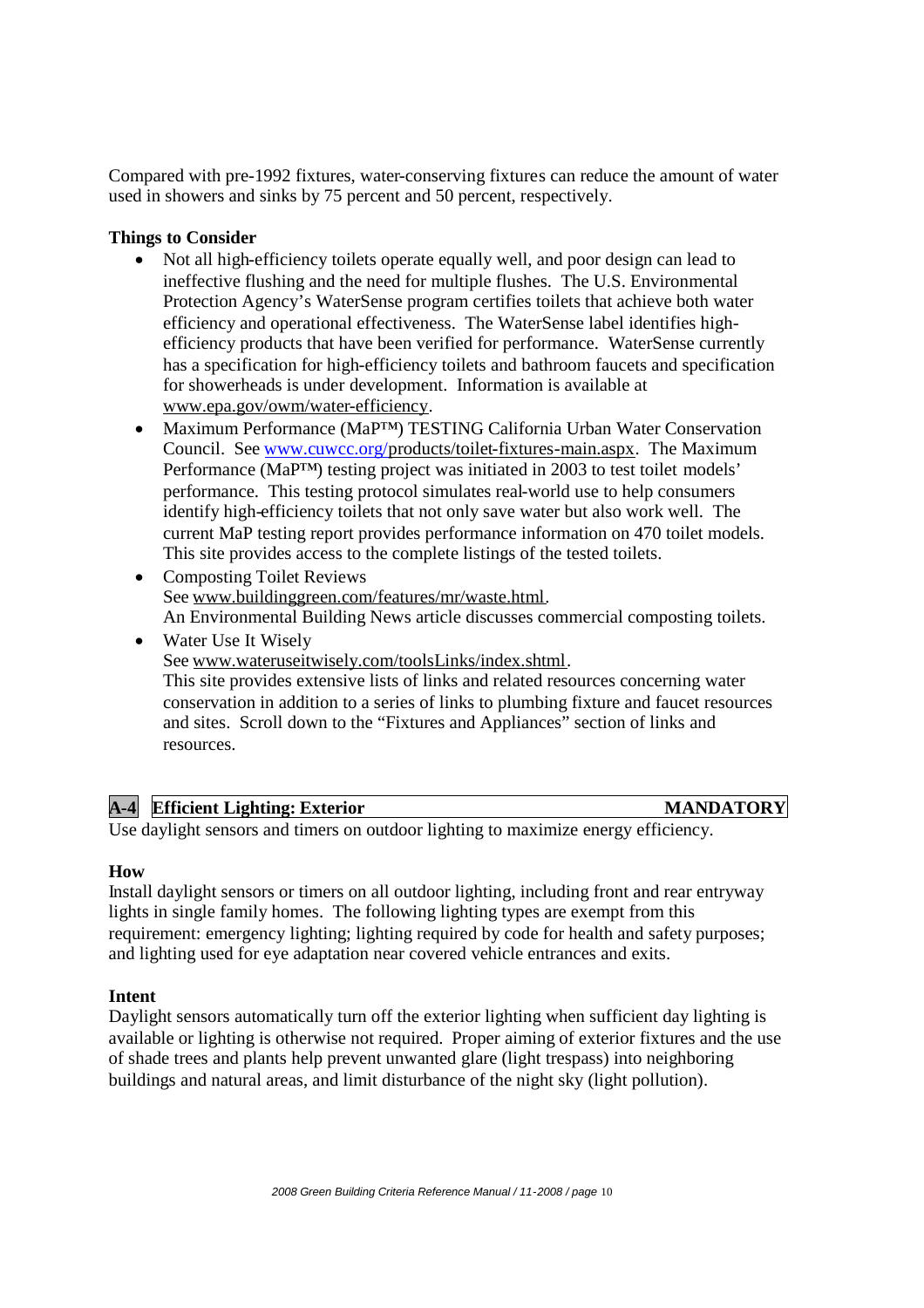#### **Things to Consider**

- Design outdoor lighting to eliminate light trespass from the building and site, and to minimize impact on nocturnal environments.
- Use downlighting instead of uplighting.
- Consult the Illuminating Engineering Society of North America's Recommended Practice Manual: Lighting for Exterior Environments.

| $A-5$ | <b>Radon-Reduction Systems</b> | <b>NDATORY</b> |
|-------|--------------------------------|----------------|
|       |                                |                |

Install and activate a radon-reduction system should tests confirm the presence of radon gas in the building.

#### **How**

In EPA Zone 1 and 2 areas, for new construction, install passive radon-resistant features below the slab along with a vertical vent pipe with junction box available, if an active system should prove necessary. For rehabilitation projects, install an active radon-reduction system and measures, should test confirm the presence of radon gas in the building.

#### **Intent**

Installation of radon-resistant features will reduce concentrations of radon, a cancer-causing soil gas that can leak into homes through cracks in the slab and foundation. Also, water can migrate through concrete and most other masonry materials. Proper foundation drainage prevents water from saturated soils from being pushed by hydrostatic pressure through small cracks. Vapor barriers and waterproofing materials can greatly reduce the migration of moisture that can occur even in non-saturated soils.

#### **Things to Consider**

- Consult www.epa.gov/radon/zonemap, or contact your state radon coordinator through the state health office, to determine if your development is located in a Zone 1 or 2 radon area.
- Consult "Building Radon Out." U.S. Environmental Protection Agency, 2006. (#EPA/402-K01-002, available at www.epa.gov/iaq/radon/pubs)
- Consult "Standard Practice for Installing Radon Mitigation Systems in Existing Low-Rise Residential Buildings." U.S. Environmental Protection Agency. Available at www.epa.gov/radon/pubs/mitstds.html.
- American Lung Association, "Radon Fact Sheet" See www.lungusa.org/site/pp.asp?c=dvLUK9O0E&b=35420 This is a general overview of the health risks associated with radon exposure.
- Washington State Ventilation and Indoor Air Quality Code, "Builder's Field Guide" See www.energy.wsu.edu/pubs

Chapter 2 of this field guide provides tips, procedures, and schematics for understanding how to mitigate radon risks during new construction.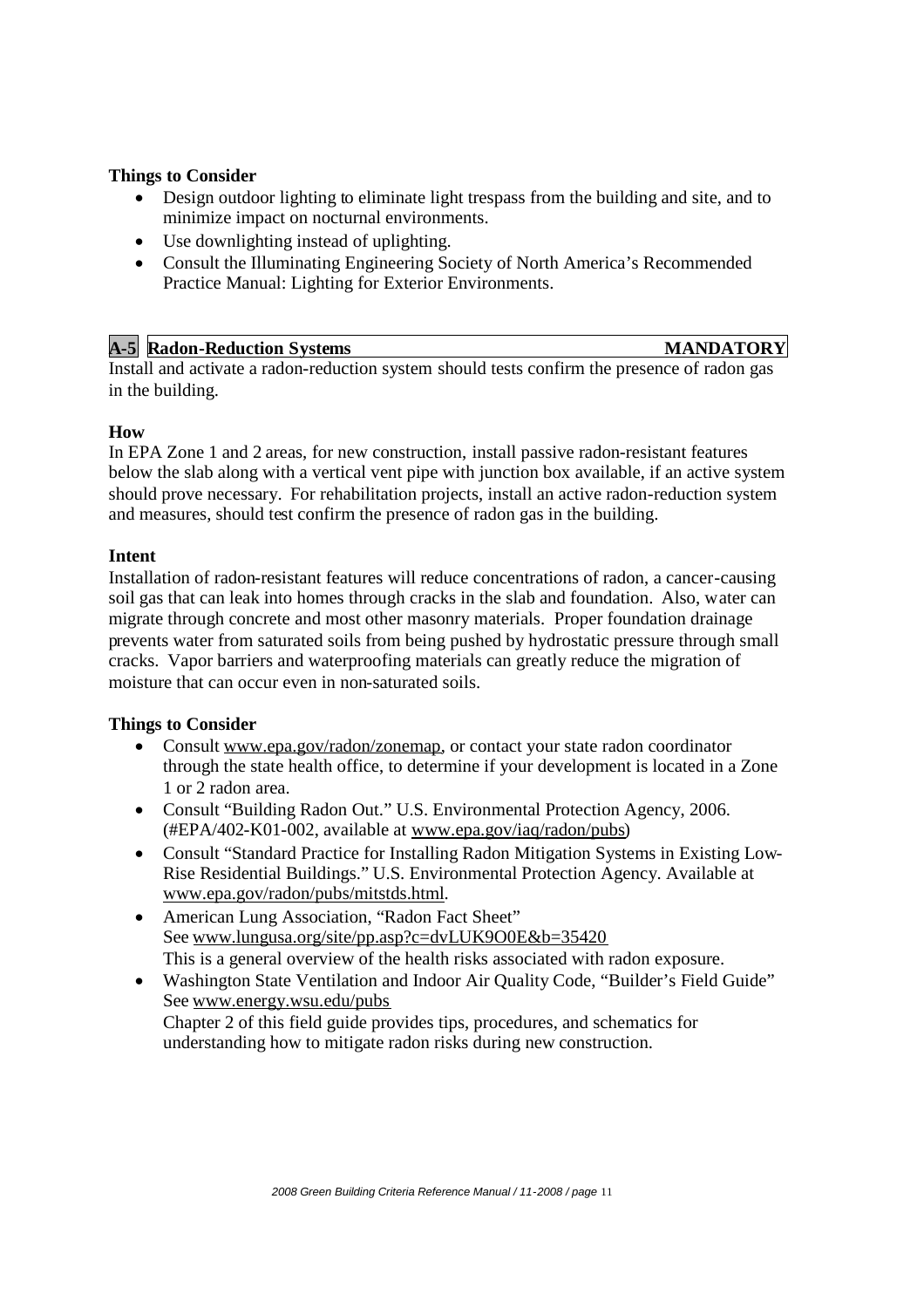#### **A-6 Lead-Safe Work Practices MANDATORY**

Use lead-safe work practices during renovation, remodeling, painting and demolition (for properties built before 1978).

#### **How**

For properties built before 1978, use lead-safe work practices during renovation, remodeling, painting and demolition. There can be no exemptions from all requirements of 24 CFR Part 35, HUD Guidelines for the Evaluation and Control of Lead-Based Hazards in Housing.

#### **Intent**

Any activity that disturbs painted surfaces or building components in pre-1978 dwellings that contain lead-based paint may generate and spread lead dust and debris, increasing the risk of lead poisoning for exposed children and families. Controlling lead dust and debris helps minimize lead in the environment.

#### **Things to Consider**

- Get a lead-based paint inspection or risk assessment if it is likely that the surfaces to be disturbed contain lead-based paint.
- Information about lead-safe work practices can be found at www.epa.gov/lead/pubs/traincert.htm and www.hud.gov/offices/lead/training/index.cfm.

## **SECTION B – Standard Criteria**

Required to qualify for the Green Building Initiative

#### **Integrated Design Process**

| <b>B-1 Green Development Plan</b><br><b>MANDATORY</b> |  |
|-------------------------------------------------------|--|
|-------------------------------------------------------|--|

#### **How**

Submit a written development plan outlining the integrated design approach used for this development that demonstrates involvement of the entire development team.

The professional development team includes the developer, architect, engineer, landscape architect, experienced green building design professional, contractor, and asset and property management staff. A green building design professional is someone who has successfully completed green building projects. Submission of experience is required with the application.

The plan must provide the following:

- The name and role of each member of the professional design and development team.
- A statement of the overall green development goals of the project and the expected intended outcomes from addressing those goals.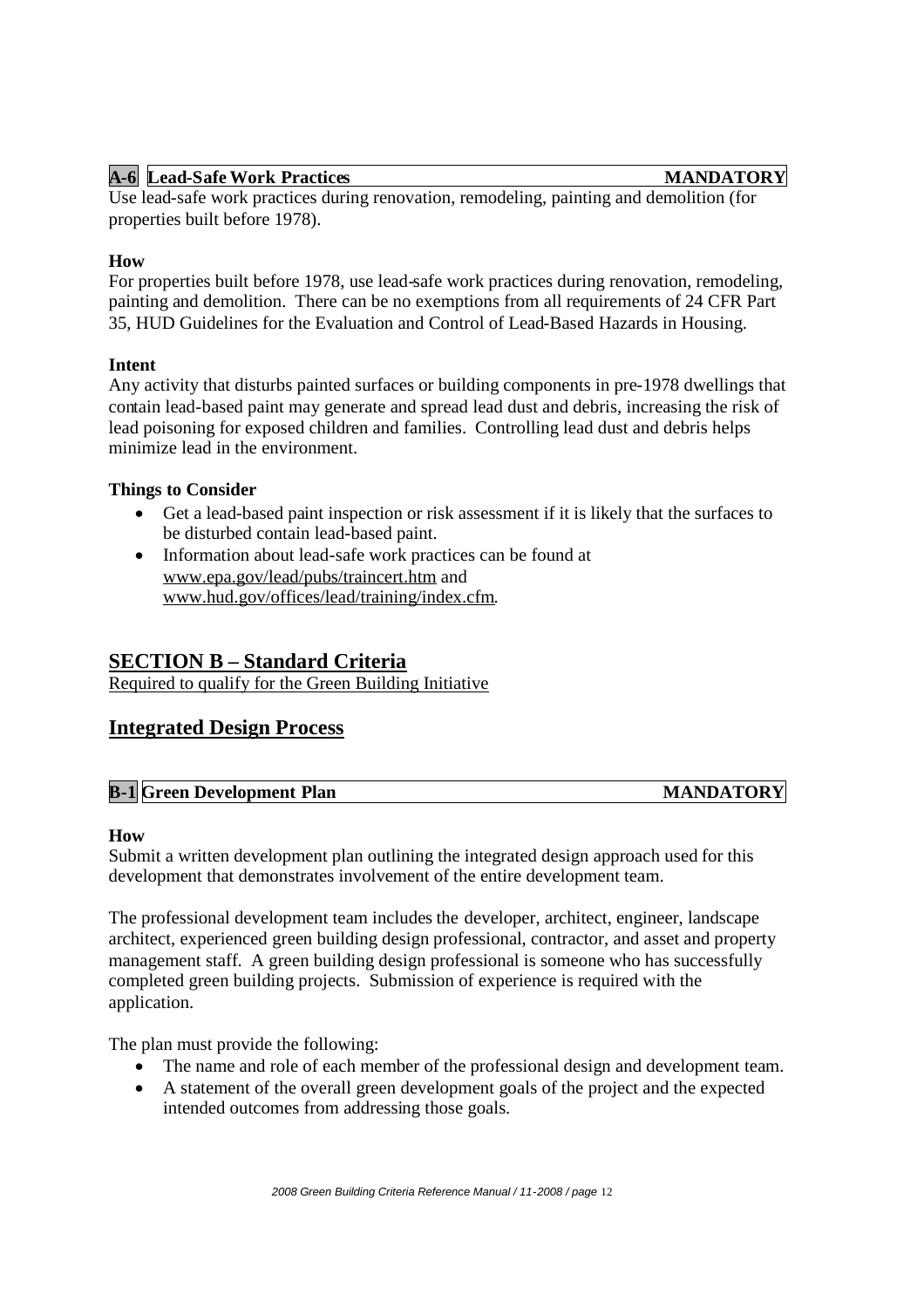- A description of the process that was used to select the green building strategies, systems and materials that will be incorporated into the project.
- A description of how each of the mandatory and selected items will be included in the project.
- Identification of which members of the design and development team are responsible for implementing the green features. A description of follow-up measures to be taken through the completion of design, permitting, construction and operation to ensure that the green features are included and correctly installed, and that the owners or tenants receive information about the function and operation of the features.

The plan must include meeting minutes or another type of documentation that captures and summarizes components of the integrated design process that have been completed at the time of application.

Indicate whether this is the first time the developer has completed a project with green features. If so, explain why the developer wants to incorporate them in this project. If this is not the first green project, the plan must include a written statement on how the integrated design approach taken for this project compares to approaches taken for previous affordable housing designed and developed by members of the project team.

#### **Intent**

An integrated design process incorporates sustainability from the outset and connects the design to the regional climatic conditions. It takes into consideration the existing community context, and uses a holistic and total-systems approach to the development process, promoting good health and livability through the building's (or development's) life cycle. The benefits of an integrated design process can include substantially lower development costs and greater health, economic and environmental benefits for residents, property owners and communities. It is important that the development and property management teams are committed to a written plan that they can refer to throughout the development process. This plan will continue to inform the project's green objectives for the project throughout its life cycle.

#### **Things to Consider**

- Conduct a green design charrette with the full development team, including professionals with expertise in the following:
	- o architecture or residential building design;
	- o mechanical or energy engineering;
	- o building science or performance testing;
	- o green building or sustainable design;
	- o and civil engineering, landscape architecture, habitat restoration, or land-use planning.
- Whole Building Design Guide

See http://www.wbdg.org/wbdg\_approach.php

This website describes the core elements of "whole building design," which includes the combination of an integrated design approach and an integrated team process.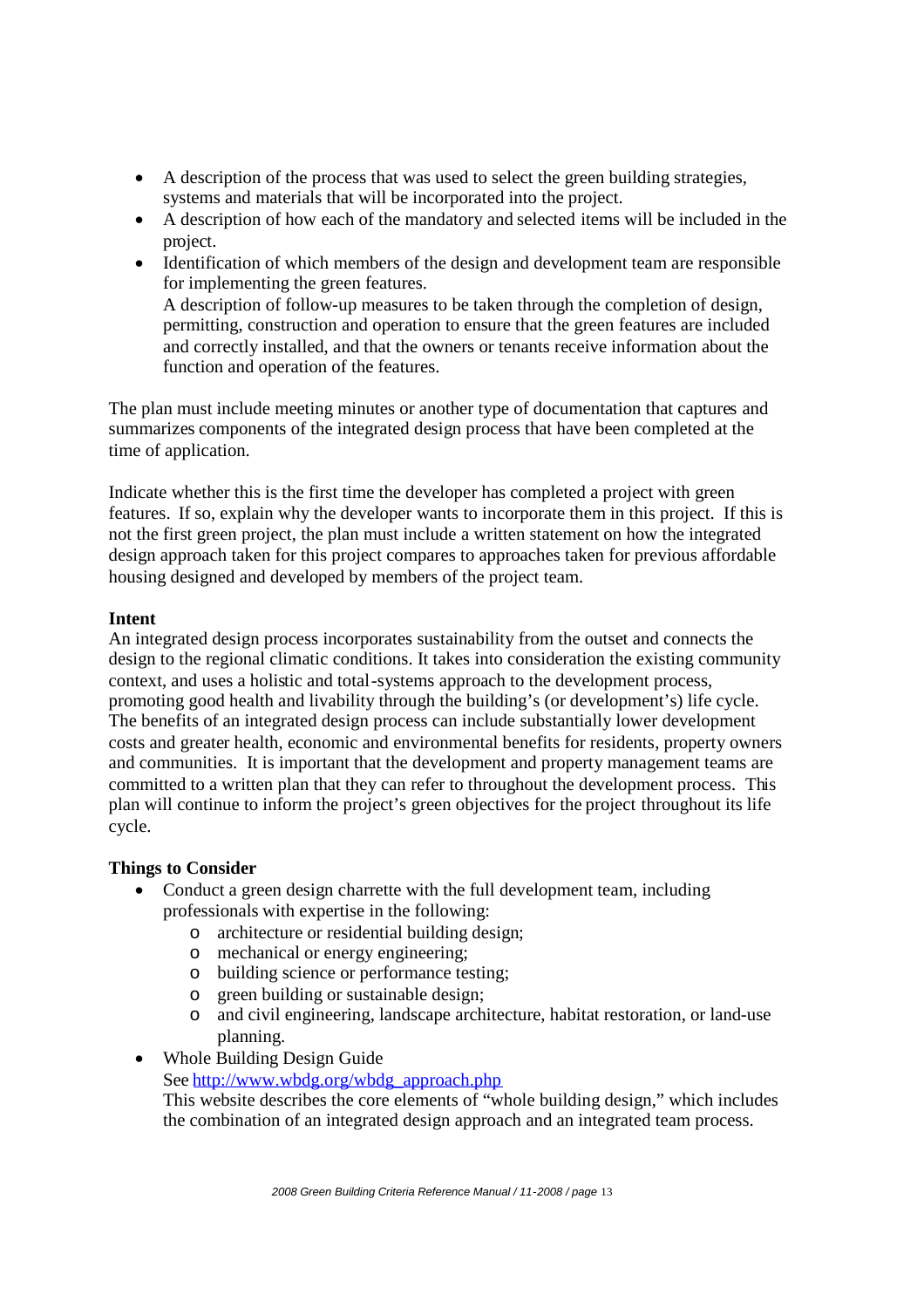This site helps users identify design objectives and organize their processes to meet those objectives.

## **Location and Neighborhood Fabric**

Applicants must include a minimum of **four (4)** criteria in this category to qualify for Green Building Initiative.

#### **How**

Provide site map demonstrating that the proposed development is to be located on a site with access to existing roads, water, sewers and other infrastructure required for the project within or contiguous to the proposed site. The proposed site must not require a sanitary sewer line extension of 1,000 feet or greater to service the property, installation of a septic system or be located within critical potable watershed area. The proposed development is to be located on a site in proximity to an existing improvement of similar use and density.

#### **Intent**

Location within existing communities, within or contiguous to existing development, helps conserve land and the spread of storm-water runoff to new watersheds. It also reduces travel distances. Proper site selection avoids development of inappropriate sites and damage to or loss of fragile, scarce environmental resources. The greatest savings come from developing in areas that already have infrastructure and civic amenities. Site selection is also an opportunity to clean up and redevelop brownfields and to fill in gaps within the built environment.

#### **How**

Do not locate new development, including buildings, built structures, roads or other parking areas, on portions of sites that meet any of the following:

- Land within 100 feet of wetlands
- Land within 100 feet of critical slope area
- Prime farmland
- Public parkland
- Land that is specifically identified as critical habitat for any species on federal or state threatened or endangered lists
- Land with elevation at or below the 100-year floodplain

#### **Intent**

Proper site selection avoids development of inappropriate sites and damage to or loss of fragile and scarce environmental resources.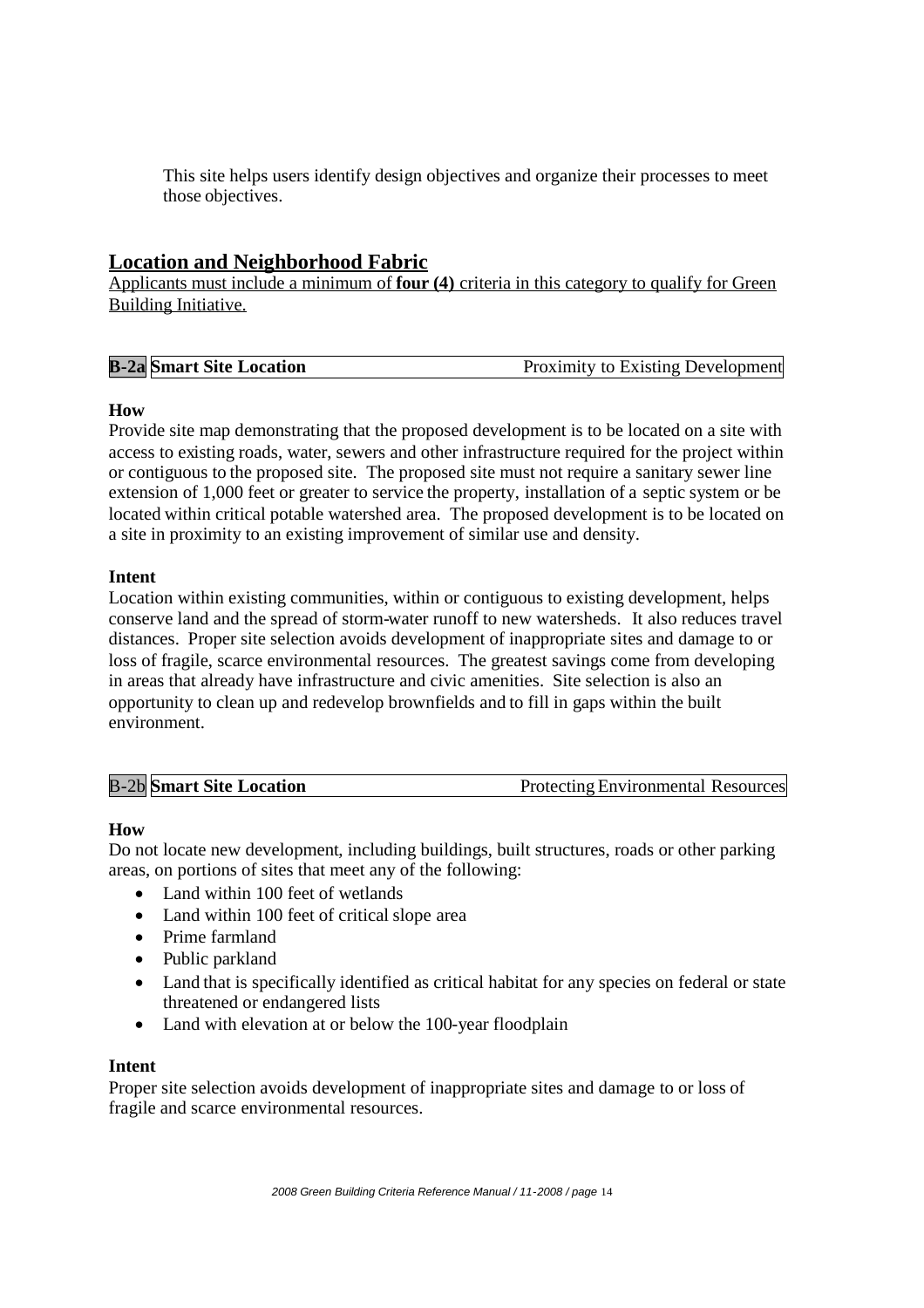#### **Definitions**

"Wetlands" is defined by the U.S. Code of Federal Regulations, 40 CFR, Parts 230-233 and Part 22, subject to Article 24 of the Environmental Conservation Law or a New York State Department of Environmental Conservation (DEC) mapped wetland. Maps of federal and state-protected wetlands are available at DEC regional offices, as well as municipal and county offices. For state wetlands, a project can only build within the 100' adjacent area if granted a Freshwater Wetland permit by DEC, which would likely entail mitigation measures and monitoring of the viability of the wetland after the development is completed. For federal wetlands, the project can be built near a wetland as long as the developer shows on a site plan that the "limits of site disturbance" is less than 1/10th of an acre and will not be in or close to the delineated wetland area.

"Critical slope area" is an area within a tract of land that has a greater than 15 percent change in elevation or an erodability factor of greater than 0.4 as determined by the Natural Resources Conservation Service of the USDA.

"Prime farmland" is defined by the U.S. Department of Agriculture (USDA) in the U.S. Code of Federal Regulations, Title 7, Volume 6, Parts 400-699, Section 657.5 and NYS Agriculture and Markets Law, Part 371. Prime farmland is land that contains "prime soils", "unique soils", or "soils of state significance" as identified in state Natural Resources Conservation Service soil surveys. Sites that are previously developed are exempt from this requirement.

"Critical habitat" is an area that the U.S. Fish and Wildlife Service or a state or tribal authority designates as occupied by a threatened or endangered species, or essential to the conservation of a threatened or endangered species. See, for example, Endangered Species Act, 16 U.S.C. 1532(5).

The "100-year floodplain" is defined by FEMA in the Agency's national flood information map.

#### **Things to Consider**

- Protect existing trees.
- Protect habitat of potential endangered species. Use state and local lists to identify these habitats.
- U.S. Department of Energy, Building Technologies Program http://www.eere.energy.gov/buildings/ This website addresses the following siting topics: rehabilitation or infill versus undeveloped site, site planning, design to minimize impacts to site, parking and pavement, exterior water management, and water efficiency.
- U.S. Department of Agriculture, Natural Resources Conservation Service Web Soil Survey available at http://websoilsurvey.nrcs.usda.gov/app/
- Digital Q3 Flood Data Availability, States Map Federal Emergency Management Agency (FEMA), FEMA's national flood information maps. http://msc.fema.gov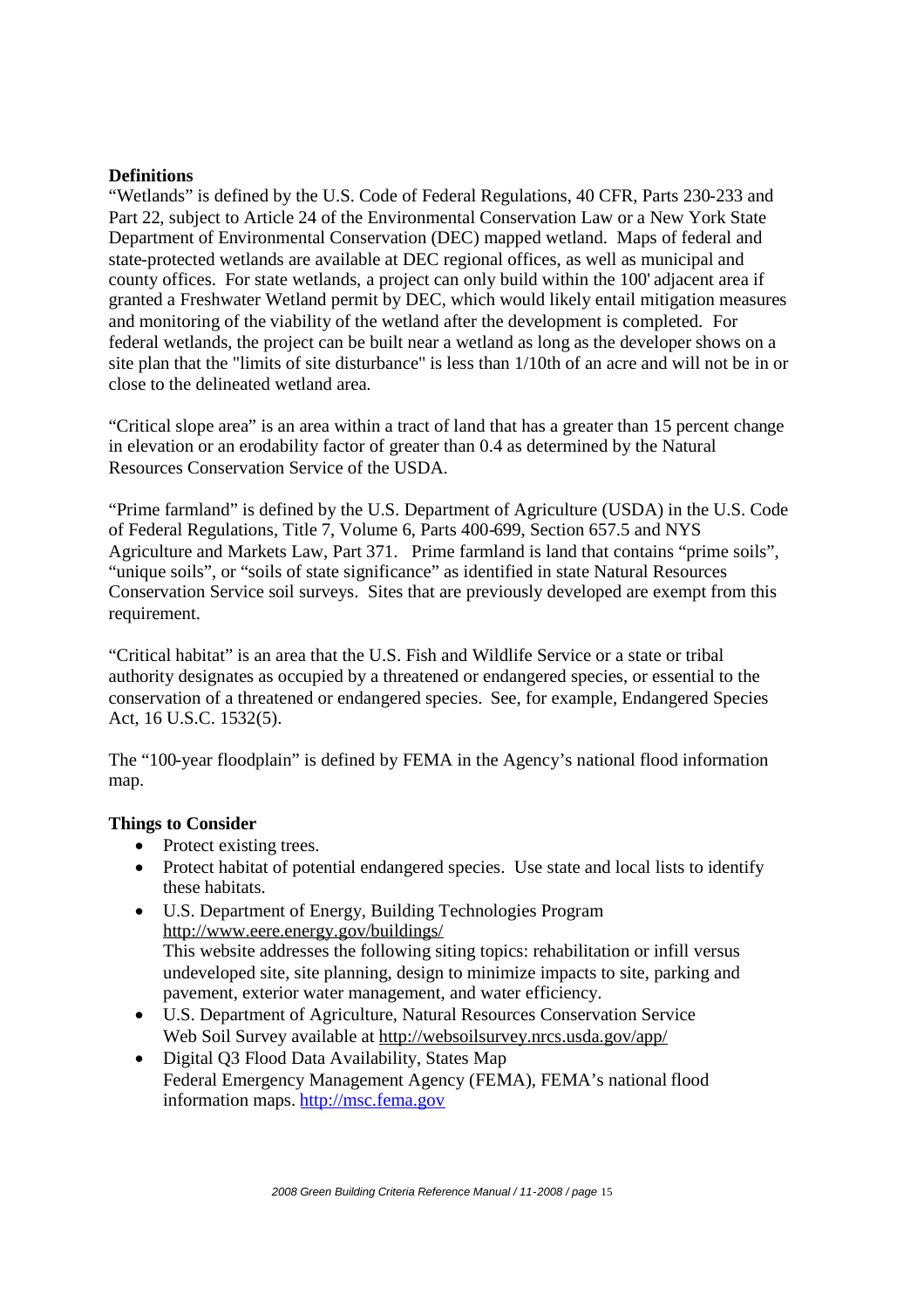|  | <b>B-2c Smart Site Location</b> | Proximity to Services |
|--|---------------------------------|-----------------------|

#### **How**

The proposed project must be located within walking distance (1/4 mile for elderly and 1/2 mile for family projects) to at least four essential services. Provide a location map with exact distances to the following facilities: Supermarket, public school, library, licensed child care center, usable park space, bank, medical or dental office, post office, convenience store, laundry/dry cleaner, pharmacy, place of worship, community or civic center that is accessible to residents.

#### **Intent**

Locating projects in communities with services strengthens those communities and residents' ties to society. It also prevents leapfrog development, which carries numerous negative consequences, including fragmented ecosystems, the spread of polluted runoff to new watersheds, strain on municipal budgets that must stretch to accommodate longer service routes and infrastructure lines, and damage to landscapes that nourish the connection between humans and the natural world.

Pedestrian- and transit-oriented neighborhoods inspire smaller streets and less land relegated to the automobile, and create a more livable, efficient community. These neighborhoods offer residents a range of services, parks and employment opportunities within walking and biking distance. They also offer opportunities for a healthier quality of life while lowering residents' dependence on cars, thereby reducing the costs of owning a car and the need for garages and other parking areas.

| <b>B-2d Compact Development</b> | New Construction |
|---------------------------------|------------------|
|                                 |                  |

#### **How**

The project architect must complete the density calculation as defined below and certify its correctness. The minimum density for new construction must be:

- Six (6) units per acre for detached or semi-detached houses
- Ten (10) for townhomes
- Fifteen (15) for apartments

Net density is measured by taking the total dwelling units after construction, divided by the acreage of the entire tract down to one decimal point, minus dedicated acreage of public street rights of way, riparian and wetland buffers, and open space that has been dedicated through a conservation program.

#### **Intent**

Compact development encourages more resource-efficient development of land, reduces development costs and conserves energy. It also can contribute to creating more walkable communities, while helping restore, invigorate and sustain livable development patterns.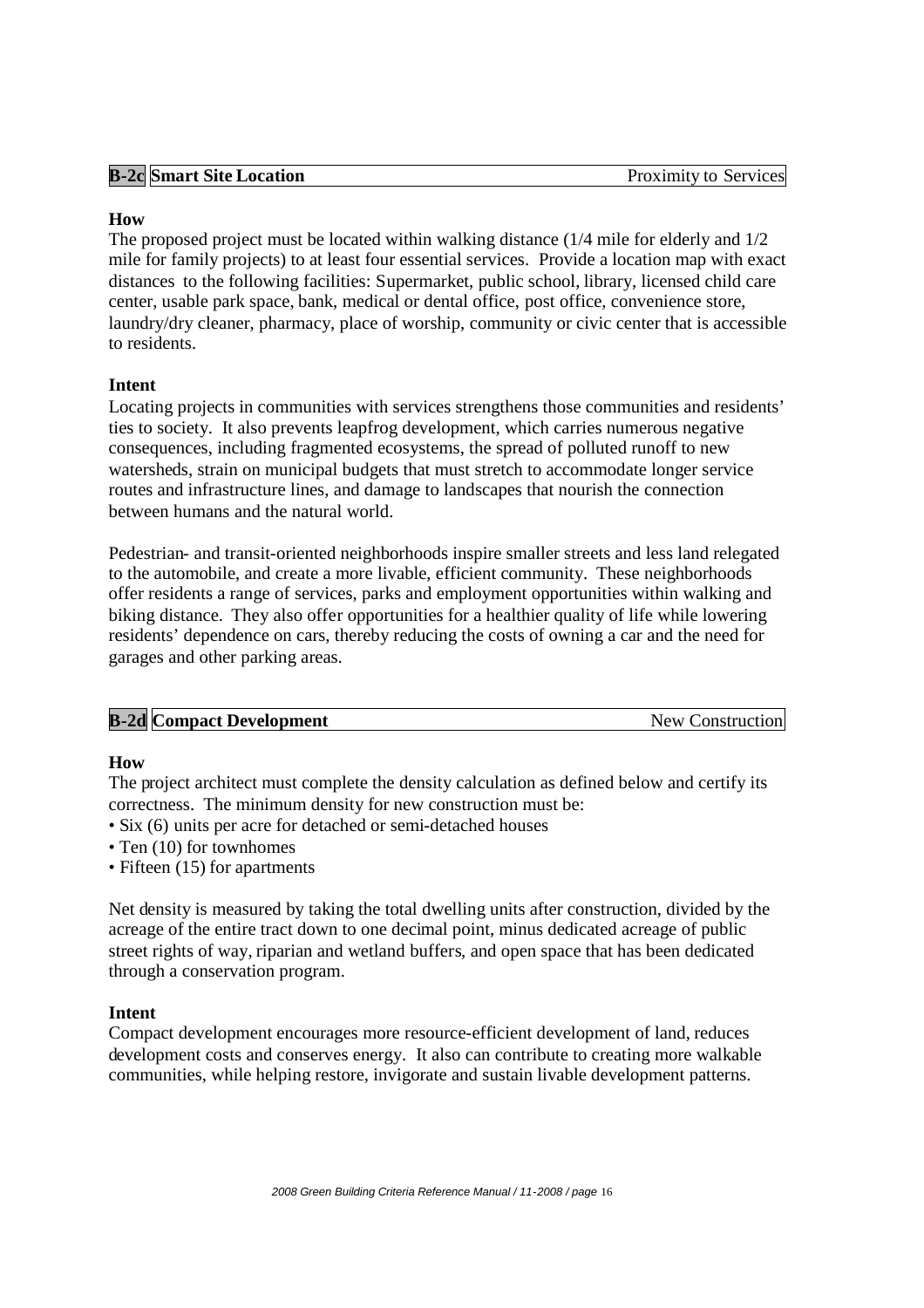#### **Things to Consider**

- Congress for New Urbanism See www.cnu.org This non-profit organization provides tools and resources for promoting walkable, neighborhood-based development as an alternative to sprawl.
- Smart Growth Network See www.smartgrowth.org This website outlines smart growth principles, provides a guide through smart growth terms and technical concepts, and hosts a searchable catalogue of reports, websites, tools, and case studies dating from 1997 to today.
- Urban Land Institute See www.washington.uli.org The Urban Land Institute is a non-profit organization based in Washington, D.C., that promotes the responsible use of land to enhance the total environment. ULI's online bookstore includes numerous publications regarding compact and higher-density development.

| <b>B-2e</b> Walkable Neighborhoods<br>Sidewalks and Pathways |
|--------------------------------------------------------------|
|--------------------------------------------------------------|

#### **How**

Connect the project to the pedestrian grid. Provide a site map indicating that sidewalks or other all-weather pathways exist or were created within a multi-family property or singlefamily subdivision to link the residential development to pedestrian pathways, public spaces, open spaces and adjacent development. Projects whose building entrances open directly on to a public sidewalk meet this requirement.

#### **Intent**

Making the streetscape safer and more inviting for walkers and bicyclists encourages alternative transportation choices to the automobile. It also promotes physical activity and public health, while creating opportunities for social interaction and increased safety by bringing more eyes on public spaces.

#### **Things to Consider**

- Use porous pavement for sidewalks and other paved surfaces to reduce storm-water runoff and the distribution of pollutants to streams, rivers and water bodies. Design sidewalks to distribute storm water to open space for recharge and to prevent flooding.
- Unimproved dirt pathways do not qualify as "all-weather" walking facilities.

**B-2f Smart Site Location** Passive Solar Heating/Cooling

#### **How**

Orient all buildings to make the greatest use of passive solar heating and cooling.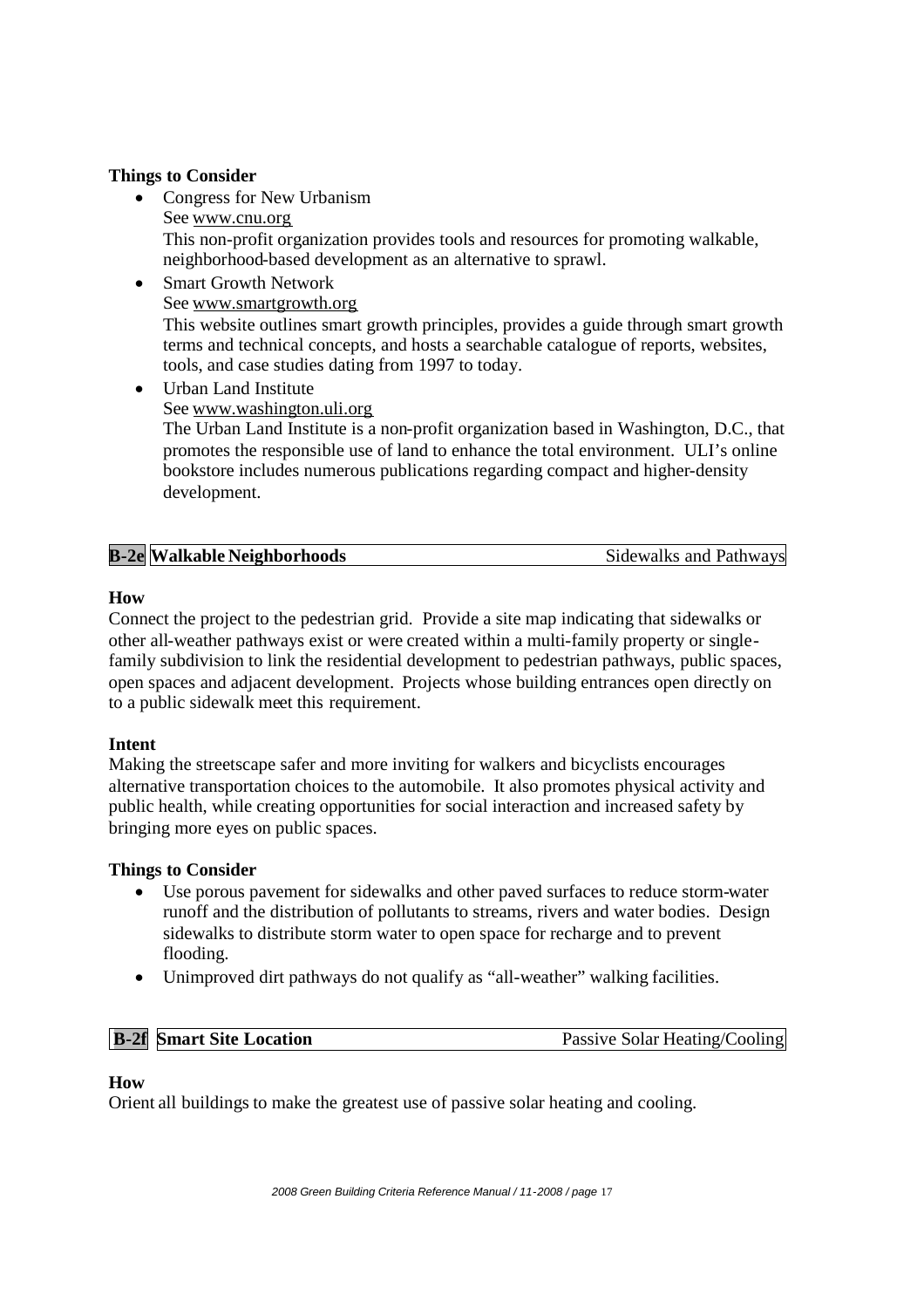- Elongate building on an east-west axis. The east-west axis of the building should be within 15 degrees of due east-west.
- The glazing area on the north- and south-facing walls of the building should be at least 50% greater than the sum of the glazing area on the east- and west- facing walls.
- The roof should have a minimum of 450 square feet of south-facing area that is oriented appropriately for solar applications.
- At least 90% of the glazing on the south-facing wall should be completely shaded (using shading, overhangs, etc.) at noon on June 21 and unshaded at noon on December 21.

#### **Intent**

Solar energy is a radiant heat source that yields natural processes on which all life depends. Some of the natural processes can be managed through building design to help heat and cool the building. The basic natural processes used in passive solar energy are the thermal energy flows associated with radiation, conduction and natural convection. When sunlight strikes a building, the building materials can reflect, transmit or absorb the solar radiation. Additionally, the heat produced by the sun causes air movement that can be predictable in designed spaces. These basic responses to solar heat lead to design elements, material choices and placements that can provide heating and cooling effects in a building. Passive solar energy means that mechanical means are not employed to utilize solar energy.

#### **Things to Consider**

- Interior spaces requiring the most light, heating and cooling should be along the south face of the building.
- A narrow floor plate (less than 40 feet), single-loaded corridors, and an open floor plan optimize daylight penetration and passive ventilation.
- Shading through overhangs and canopies on the south and trees on the west prevent the summer sun from entering the interior.
- U.S. Department of Energy, Building Technologies Program www.eere.energy.gov/buildings/ A part of the department's "Building Toolbox," this site includes tips and techniques for passive solar heating, passive solar cooling, thermal storage, and daylighting.
- Passive Solar Design for the Home, U.S. Department of Energy Office of Energy Efficiency and Renewable Energy. Report # DOE/GO-102001-1105. February, 2001. Available from the U.S. Office of Scientific and Technical Information (www.osti.gov) or on-line at http://www.nrel.gov/docs/fy01osti/27954.pdf

| $B-2g$<br><b>Transportation Choices</b> | Proximity to Public Transit |
|-----------------------------------------|-----------------------------|
|                                         |                             |

#### **How**

Provide a context map demonstrating that the site is within walking distance (1/4 mile for elderly and 1/2 mile for family projects) of publicly-subsidized, regularly scheduled transportation services with adequate frequency to serve the needs of the residents.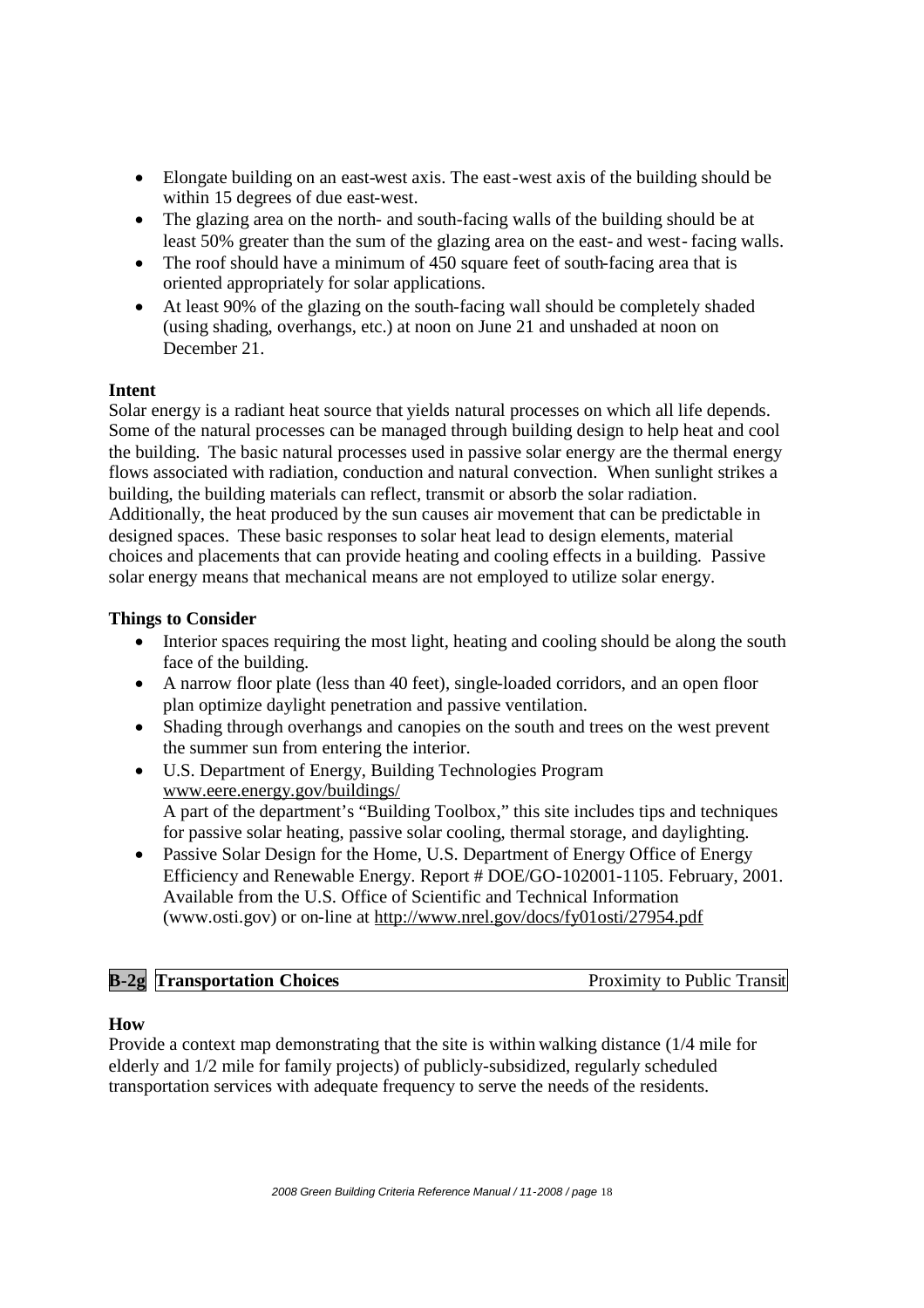#### **Intent**

Encouraging the use of public transportation minimizes dependence on car ownership. Transit-oriented neighborhoods reduce residents' needs to own a car, eliminating or lowering the costs of auto ownership, and controlling the area needed for car use and storage. Transit use reduces related emissions of air pollutants and climate-change gasses.

#### **Things to Consider**

- Reconnecting America
	- See www.reconnectingamerica.org

Reconnecting America provides both the public and private sectors with an impartial, fact- based perspective on development-oriented transit and transit-oriented development, and seeks to reinvent the planning and delivery system for building regions and communities around transit and walking rather than solely around the automobile.

 Victoria Transportation Policy Institute See www.vtpi.org

This independent research organization provides consulting and publicly available research about solutions to emerging transportation issues, such as transportation demand management.

## **Site Planning/Environmental Impacts**

| <b>B-3a</b> Surface Water Management Plan | <b>MANDATORY</b> |
|-------------------------------------------|------------------|

#### **How**

Provide a surface water management plan that identifies how storm water runoff will be captured and addressed on the project site.

#### **Intent**

Reducing storm-water runoff through design and management techniques increases on-site filtration, prevents pollutants from entering waterways and reduces soil erosion. Water storage and nutrient collection processes reduce the need for irrigation and contribute to forming a healthier ecological community within the landscape.

#### **Things to Consider**

- Minimize impervious areas (surfaces that do not allow storm-water infiltration), including roofs, driveways, sidewalks and streets, or use porous materials for such areas.
- Make use of innovative, low-impact techniques such as rain gardens, green roofs, rain barrels and cisterns to capture and re-use storm water.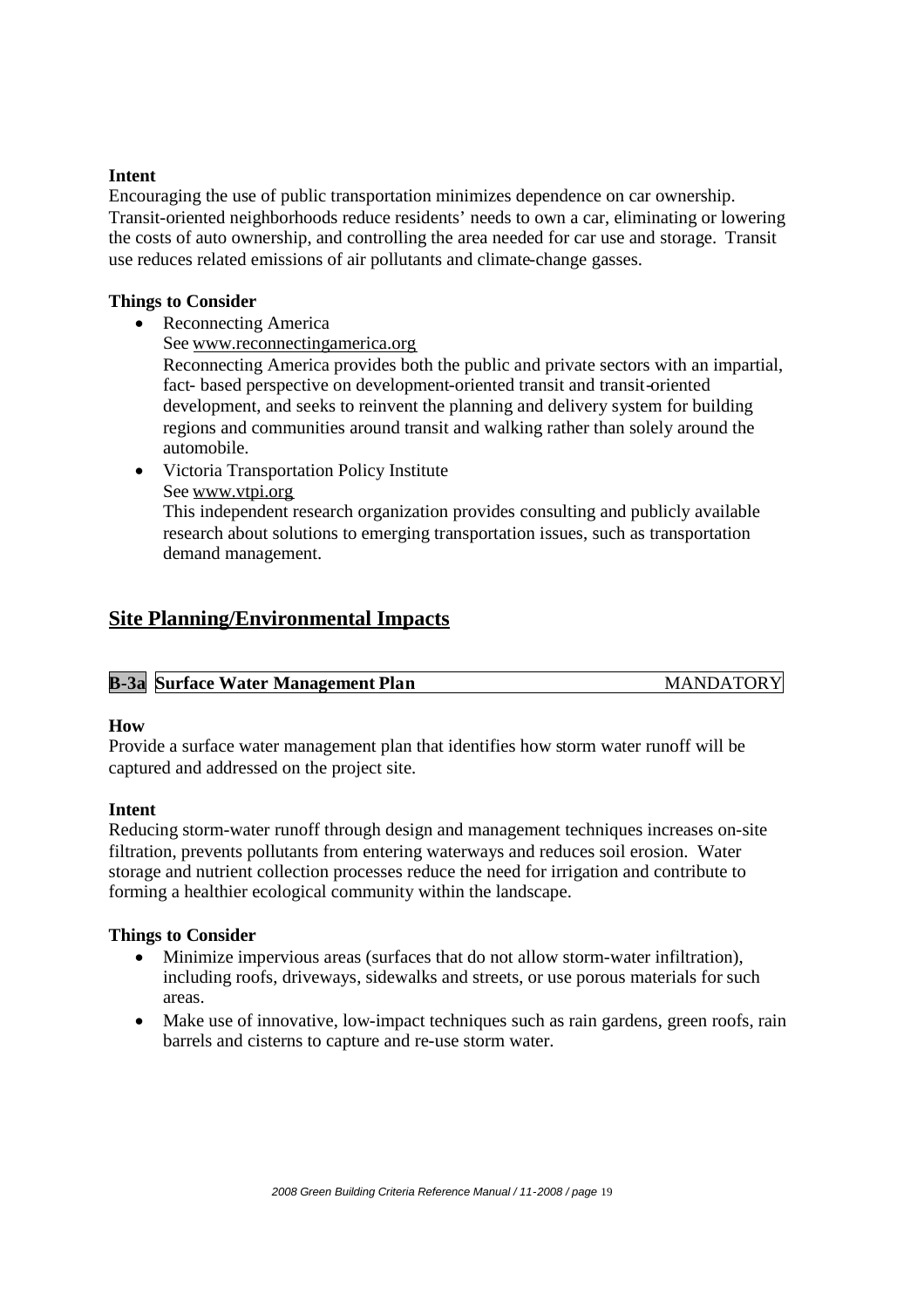| <b>B-3b</b> Environmental Remediation<br>Conduct a Phase I Environmental Site Assessment |
|------------------------------------------------------------------------------------------|
|------------------------------------------------------------------------------------------|

#### **How**

Conduct a Phase I Environmental Site Assessment in accordance with the American Society for Testing and Materials (ASTM) Standard Practice for ESAs: Phase I ESA Process (ASTM Designation E 1527 and E 1528) to identify the presence or likely presence of any hazardous substances or petroleum products on the property; and any additional assessments required to determine whether any hazardous materials are present on site. Provide an executive summary of the Phase I Environmental Site Assessment, and a Phase II abatement plan, if available.

#### **Intent**

A Phase I Site Assessment is an investigation of the site's conditions, often performed before purchase of the property to satisfy the due-diligence requirements of a property transaction. The site assessment helps to assess potential environmental liabilities associated with real property acquisition and ownership.

## **Healthy Living Environment**

Applicants must include a minimum of **seven (7)** criteria to qualify for Green Building Initiative.

|  |  |  |  | <b>B-4a Low/No VOC Paints, Primers, Adhesives and Sealants</b> | <b>Indoor Air Quality</b> |  |
|--|--|--|--|----------------------------------------------------------------|---------------------------|--|
|--|--|--|--|----------------------------------------------------------------|---------------------------|--|

#### **How**

All paints, primers, adhesives and sealants must contain low or no VOCs. Specify that all interior paints and primers will comply with current Green Seal standards for low VOC limits.

#### **Intent**

VOCs (volatile organic compounds) are chemicals containing carbon molecules that are volatile enough to evaporate from material surfaces into indoor air at normal temperatures. Interior paints and primers that release VOCs may pose health hazards to residents and workers. Outdoors, VOCs react with sunlight and nitrogen in the atmosphere to form ground level ozone, a chemical that has a detrimental effect on human health and ecosystems. Ozone damages lung tissue, reduces lung function and sensitizes the lungs to other irritants. Use of low-VOC paints and primers will reduce the concentration of such airborne chemicals. Interior caulks, sealants and adhesives that release VOCs may pose health hazards to residents and workers. Use of low-VOC adhesives and sealants will reduce the concentration of such airborne chemicals.

#### **Things to Consider**

 The website http://www.greenseal.org/findaproduct/index.cfm#paints lists paints that are Green Seal certified. Also, the Green Seal Standard GS-11 (available for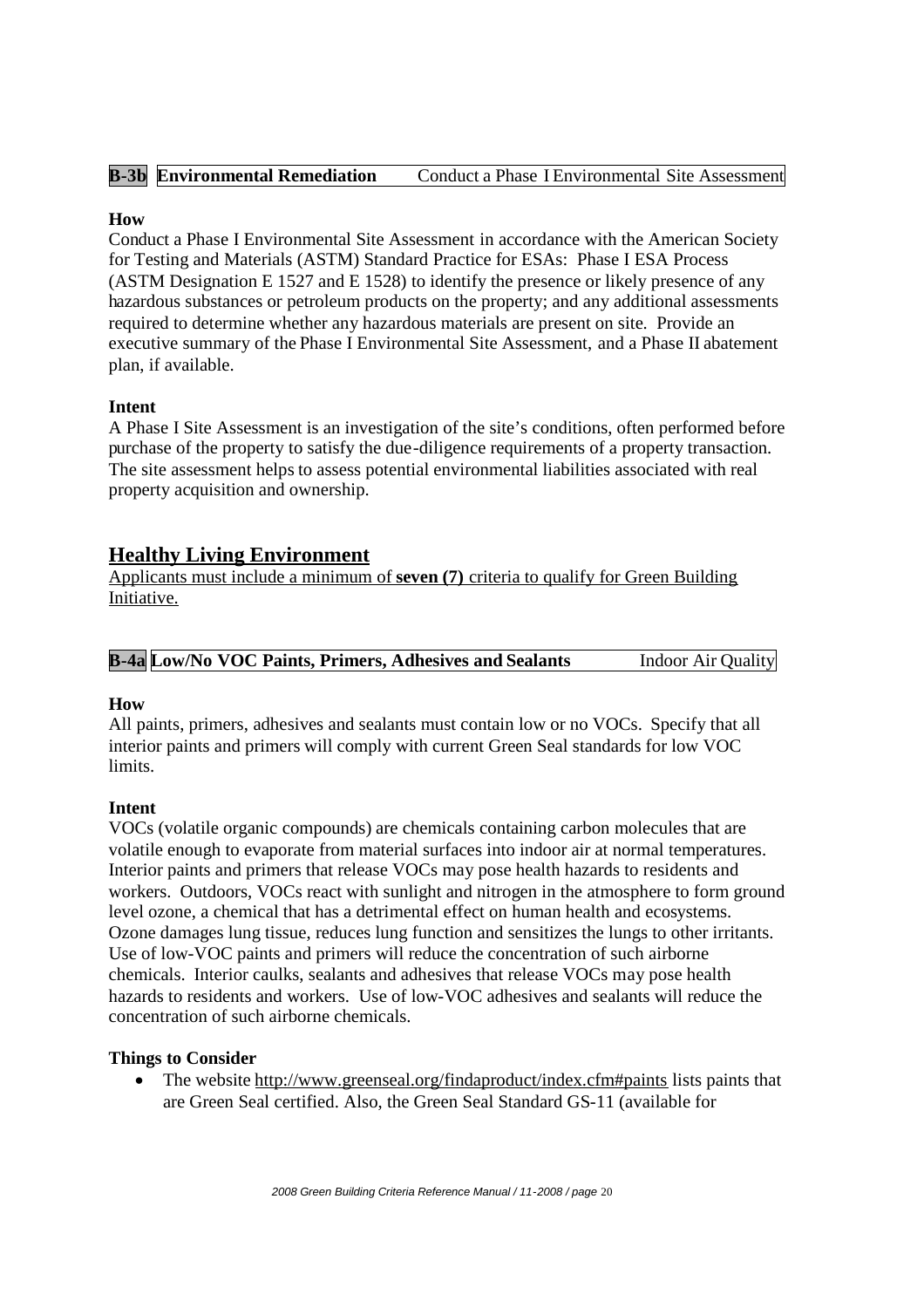download at http://www.greenseal.org/certification/environmental.cfm) shows VOC limits for paints.

- The website www.toolbase.org/secondaryT.asp?TrackID=&CategoryID=1312 has information on low- and no-VOC paints, including a list of paint manufacturers that carry these products.
- See *Weatherize Your Home – Caulk and Weatherstrip*, U.S. Department of Energy, National Renewable Energy Laboratory, p. 4.
- See www.eere.energy.gov/buildings/building america/

| <b>B-4b</b> Formaldehyde-free Composite Wood | <b>Indoor Air Quality</b> |
|----------------------------------------------|---------------------------|
|                                              |                           |

#### **How**

Use particleboard and medium density fiberboard (MDF) that is certified compliant with the ANSI A208.1 and A208.2 - see Things to Consider below. If using composite wood that does not comply with ANSI, all exposed edges and sides must be sealed with low-VOC sealants.

#### **Intent**

Particleboard and MDF may emit urea formaldehyde. Formaldehyde is a volatile organic compound. Symptoms of exposure vary widely and can include watery eyes, nausea, coughing, chest tightness, wheezing, skin rashes, allergic reactions and burning sensations in the eyes, nose and throat. In a new report, the World Health Organization (WHO) International Agency for Research on Cancer upgraded its evaluation of formaldehyde from a probable carcinogen to a known human carcinogen based on new evidence that formaldehyde causes nasopharyngeal cancer in humans. Avoiding products with added urea formaldehyde will reduce the quantity of harmful indoor air contaminants.

#### **Things to Consider**

- Make this requirement part of part of the specifications for sub-contractor submittals. Obtain the manufacturer's specifications to determine whether materials meet this requirement. See third party testing labels documenting compliance with the relevant ANSI standards. Materials certified as compliant with ANSI A208.1 and A208.2 must meet formaldehyde emission limits. The American National Standard for Particleboard, ANSI A208.1, classifies particleboard by density and class, and is the voluntary particleboard standard for the North American industry. This standard covers physical, mechanical and dimensional characteristics as well as formaldehyde levels. ANSI A208.1 for particleboard limits formaldehyde in industrial particleboard to 0.30 parts per million (ppm), and 0.20 ppm in particleboard flooring.
- ANSI Standard A208.2, Medium Density Fiberboard, is the North American industry standard for MDF. This standard classifies MDF by density and use (interior or exterior) and identifies product grades. Specifications identified in the standard include physical and mechanical properties, dimensional tolerances and formaldehyde emission limits. ANSI A208.2 sets the formaldehyde emission limit for MDF at 0.30 parts per million (ppm) at a loading of 0.26m/m (0.08 ft2/ft3). The addition of finishes or overlays may significantly alter product emissions.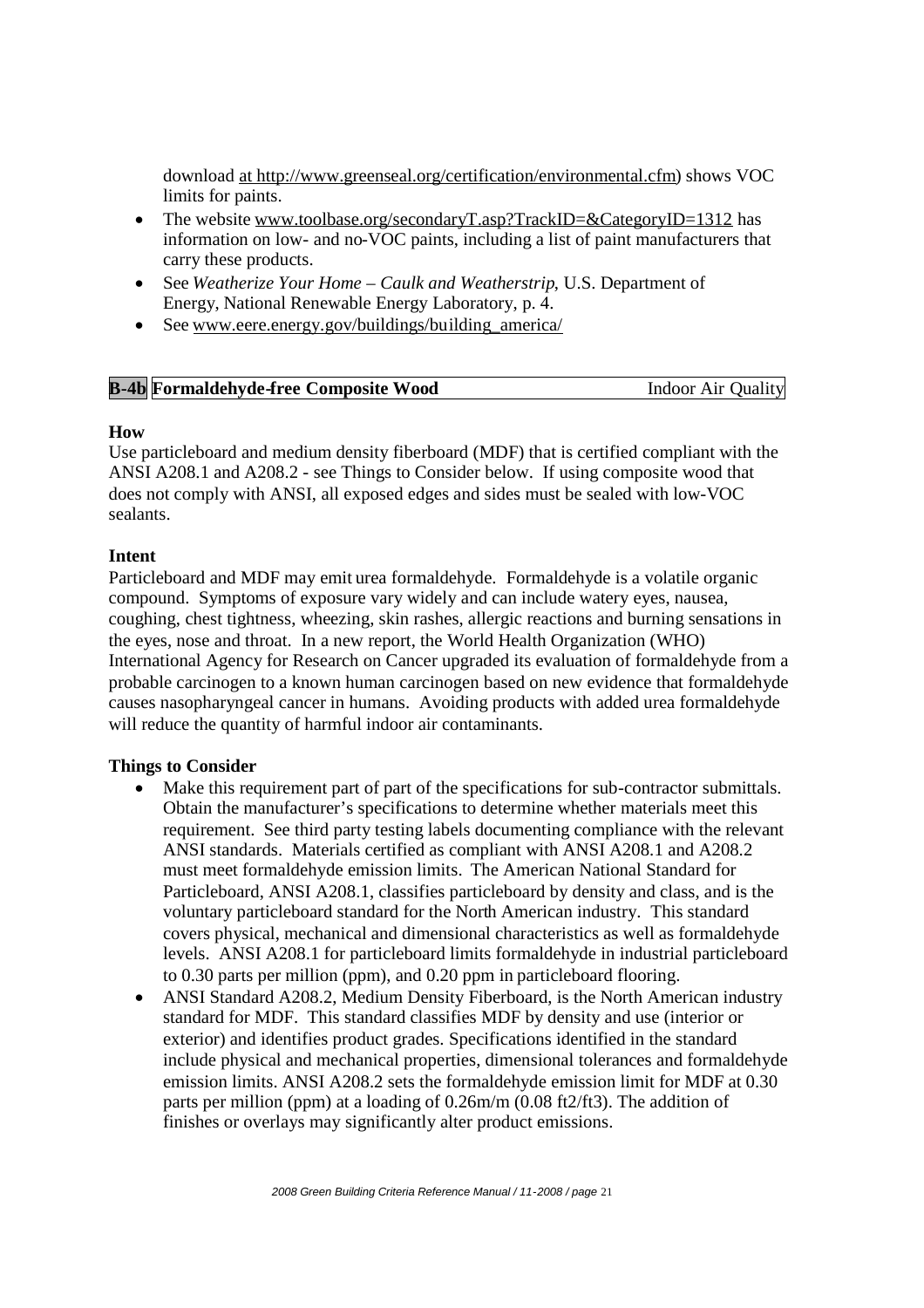If feasible, specify urea-formaldehyde-free plywood or medium-density fiberboard.

|  | <b>B-4c</b> Green Label Certified Floor Covering | <b>Indoor Air Quality</b> |
|--|--------------------------------------------------|---------------------------|
|--|--------------------------------------------------|---------------------------|

#### **How**

Do not install carpets in below grade living spaces, entryways, laundry rooms, bathrooms, kitchens or utility rooms. If using carpet, use products that meet the Carpet and Rug Institute's Green Label certified carpet, pad and carpet adhesives.

#### **Intent**

New carpets, padding and adhesives release VOCs that may pose health hazards to residents and workers. Carpets also attract allergens such as dirt, pollen, mold spores, dust mites and other microbes that may pose health hazards to individuals allergic to these substances. The Carpet and Rug Institute's program certifies that labeled carpets are low VOC.

#### **Things to Consider**

- More information on the Carpet and Rug Institute can be found on their website at www.carpet-rug.org. Details are provided under "Commercial Customers," and within "Green Building and the Environment."
- The EPA Energy Star with Indoor Air Package Specifications requires Green Label Plus carpet. The "Plus" label is more stringent. The California Rug Institute maintains a list of manufacturers and products meeting the Green Label Plus standard. To view the list, go to

www.carpet-rug.org/drill\_down\_2.cfm?page=8&sub=17&requesttimeout=350.

 Make this requirement part of the specifications for sub-contractor submittals. Do not specify the use of wall-to-wall carpets in bathrooms, kitchens, entryways, utility rooms and other wet areas. Instead, use smooth and resilient flooring that can tolerate moisture (e.g., ceramic tile or linoleum).

| <b>B-4d</b> Exhaust fans - Bathrooms<br>New Construction |  |
|----------------------------------------------------------|--|
|----------------------------------------------------------|--|

#### **How**

Install Energy Star-labeled bathroom fans that exhaust to the outdoors and are equipped with a humidistat sensor or timer, or operate continuously.

#### **Intent**

Properly sized and controlled exhaust fans in bathrooms reduce moisture condensation, lowering the potential for indoor mold growth that may yield odors and pose health hazards to residents. Energy Star-qualified fans use 65 percent less energy on average than standard models and move more air per unit energy used with less noise. Timers and humidistat sensors help ensure that fans regularly remove moisture and provide increased ventilation.

#### **Things to Consider**

• For more information on bathroom fans, go to the products section of the Energy Star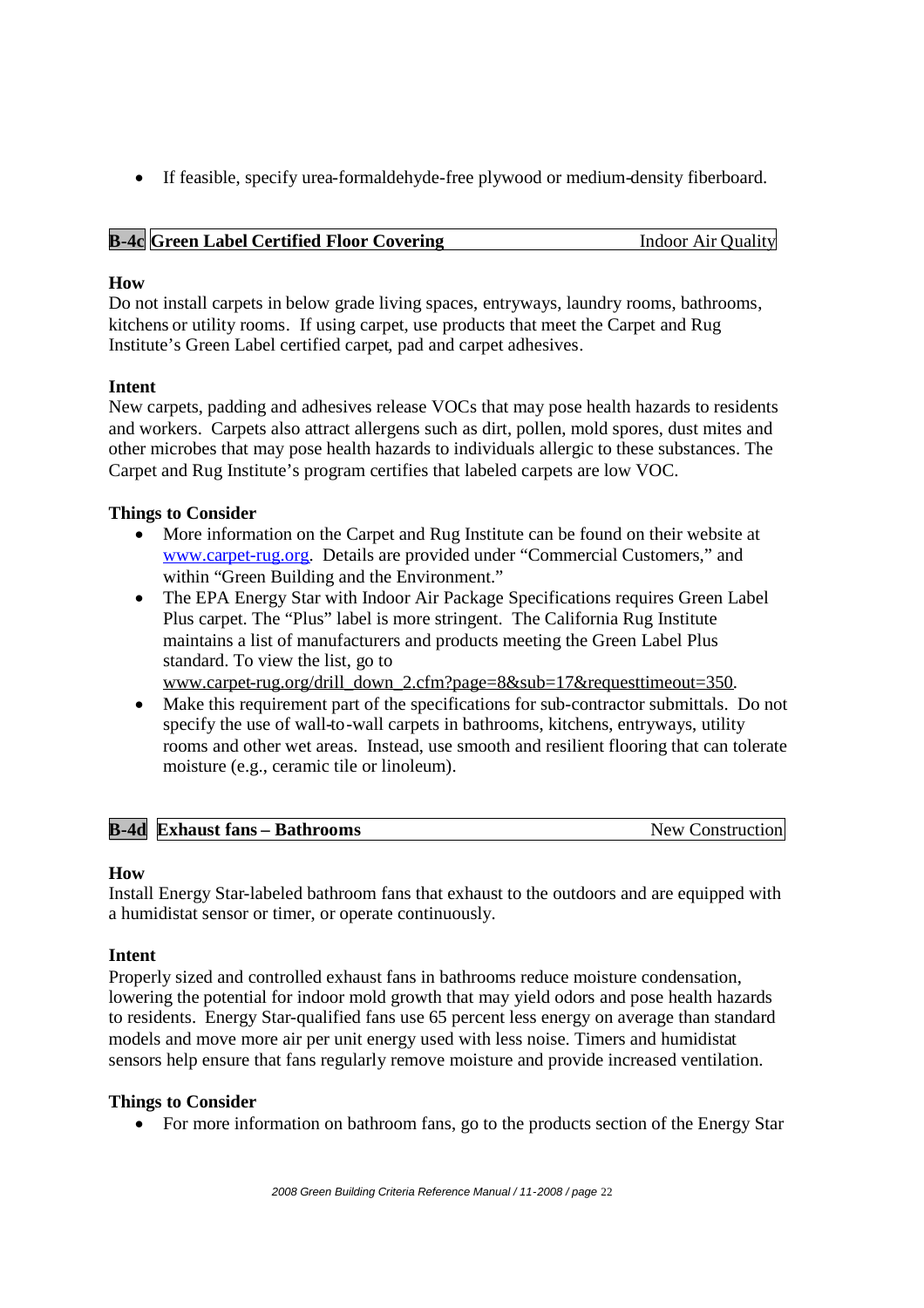home page: http://www.energystar.gov/index.cfm?c=vent fans.pr\_vent\_fans. This website describes the advantages of ENERGY STAR–labeled bathroom, utility room, and kitchen exhaust fans and provides product and manufacturer lists.

- The cfm for intermittent bath fans should be at least 50 cfm or 20 cfm if operating continuously, per ASHRAE Standard 62.2-2007 section 5.
- Home Ventilating Institute, Ventilation Systems and Controls See http://www.hvi.org/; http://www.hvi.org/assets/pdfs/HVIGuide2006Low.pdf and http://www.hvi.org/assets/pdfs/Ventilation\_Controls\_for\_Life-Styles.pdf HVI provides consumers an assurance of product performance. It also works to increase public awareness of the need for good ventilation and provides resources for selecting the proper ventilation products.
- Review of Residential Ventilation Technologies See http://www.buildingscience.com/documents/reports This page provides a link to "Review of Residential Ventilation Technologies," a report that reviews current and potential ventilation technologies for residential buildings with particular emphasis on North American climates and construction.

| <b>B-4e</b> | <b>Ventilation</b> | New C<br>Construction |
|-------------|--------------------|-----------------------|

#### **How**

Install a ventilation system for the dwelling unit that provides 15 cubic feet per minute of fresh air, per occupant.

#### **Intent**

Optimal ventilation improves indoor air quality by providing fresh air to the living space on a regular basis.

#### **Things to Consider**

- Specify a mechanical whole-house ventilation system per ASHRAE 62.2 2007and the EPA Energy Star with Indoor Air Package Specifications.
- ASHRAE Standard 62.2-2007 and ASHRAE Standard 62.1-2007 See http://www.ashrae.org/technology/page/548 This site provides a viewable version of ASHRAE Standard 62.2-2007. The online version cannot be printed or saved but can be previewed.
- University of Minnesota, Common Questions about Heat and Energy Recovery Ventilators See http://www.extension.umn.edu/distribution/housingandclothing/DK7284.html

This site provides a brief, easy-to-understand overview of heat- and energy-recovery ventilators.

 Building Science.com, Review of Residential Ventilation Technologies See http://www.buildingscience.com/documents/reports This page provides a link to "Review of Residential Ventilation Technologies," a report that reviews current and potential ventilation technologies for residential buildings with particular emphasis on North American climates and construction.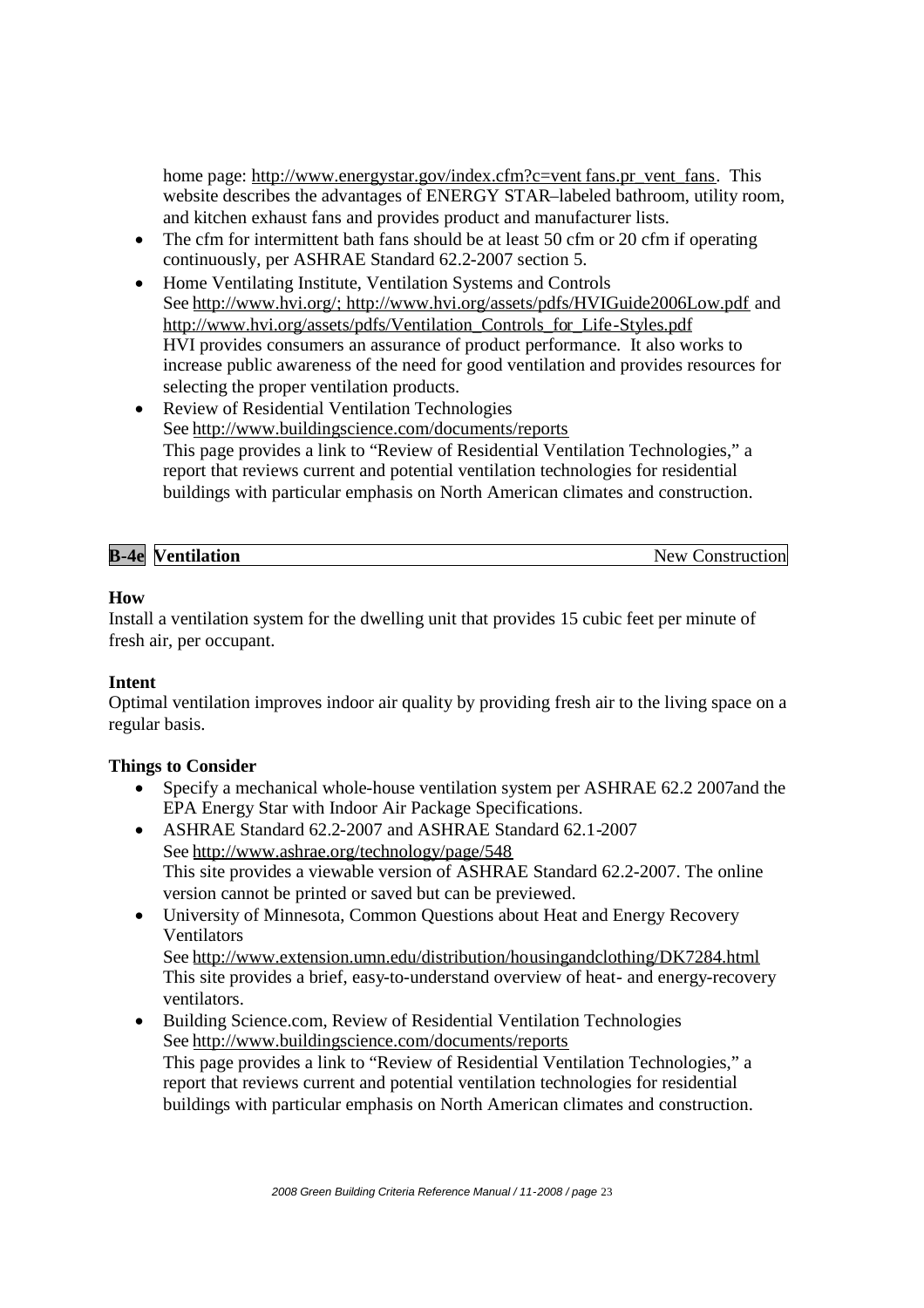#### **B-4f HVAC** Sizing Mold Prevention

#### **How**

Size heating and cooling equipment in accordance with the Air Conditioning Contractors of America (ACCA) Manual, Parts J and S, ASHRAE handbooks, or equivalent software, to prevent short-cycling of heating or air conditioning and ensure adequate dehumidification.

#### **Intent**

Appropriately sized equipment can ensure adequate dehumidification, preventing shortcycling that can lead to excess moisture in the air, which can cause mold growth and resident discomfort.

#### **Things to Consider**

- The HVAC designer generates a Manual J load calculation to ensure proper sizing of the cooling system. This calculation accounts for factors such as the building's orientation with respect to the sun, window design and insulation rating. The designer can utilize one of the HVAC-industry adopted software programs, based upon Manual J, which assists with these designs. Consult www.acca.org for a list of software programs to perform Manual J calculations.
- Air Conditioning Contractors of America, Manual D: Residential Duct Design See http://www.acca.org/tech/codes/Manual\_D\_verification.pdf
- Air Conditioning Contractors of America, Manual J: Residential Load Calculation See http://www.acca.org/tech/manualj/
- Air Conditioning Contractors of America, HVAC Quality Installation Specification See http://acca.org/ This website provides a free link to the ACCA Standard: "HVAC Quality Installation Specification: Residential and Commercial Heating, Ventilating, and Air Conditioning Applications." The site also includes a link to various articles and other ANSI and ACCA standards.
- California Energy Commission, Procedures for HVAC System Design and Installation See http://www.energy.ca.gov/efficiency/qualityhomes/procedures.html This site provides an overview of good practices for designing and installing the HVAC system, as well as detailed strategies and measures for the "house as a system" approach to construction.

**Mold Prevention** 

#### **How**

Use tankless hot water heaters or install conventional hot water heaters in rooms with drains or catch pans piped to the exterior of the dwelling and with non-water sensitive floor coverings.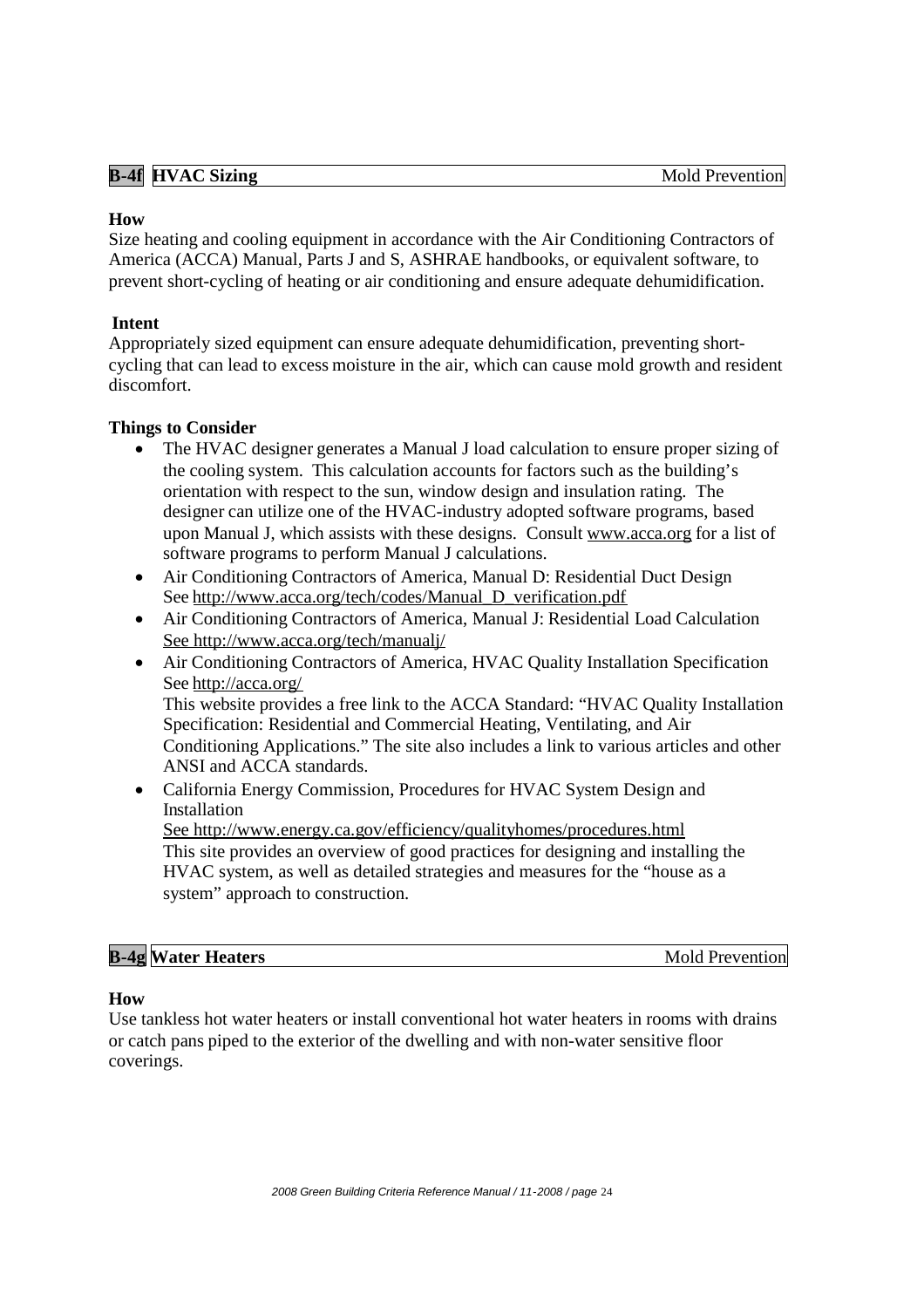#### **Intent**

The use of heaters or heaters with drains and catch pans prevents moisture problems caused by leakage or overflow. Capturing water overflow from hot water heaters or allowing for proper drainage will prevent water from sitting idle, creating excess moisture and allowing mold to germinate. Cooling coils, as part of the HVAC equipment for air conditioning, can generate significant amounts of water through condensation on the surface of the coils. If this water is not constantly drained from the "drip pan" under the coil, mold and other organisms can grow in the standing water. HVAC-system air blowing across this area can distribute this mold and other material throughout the home.

#### **Things to Consider**

- ASHRAE, *User's Manual of Standard 62.1-2004*. American Society of Heating, Refrigerating and Air-Conditioning Engineers, Inc., 2004. (Fig 4.9a and 4.9b). See www.ashrae.org
- International Residential Code: see www.iccsafe.org

| <b>B-4h Water Heaters</b> | Minimizing CO |
|---------------------------|---------------|

#### **How**

Specify direct vented or combustion sealed water heaters.

#### **Intent**

Direct vent systems draw all the air needed directly from the outside so there is no risk of spilling combustion contaminants into the residence. Power vented equipment uses a fan or blower to create the pressure difference that causes air to flow from inside the house, through the combustion device out an approved chimney or vent system to the outdoors.

#### **Things to Consider**

- U.S. Environmental Protection Agency, Combustion Gases and Carbon Monoxide See http://www.epa.gov/iaq/combust.html and http://www.epa.gov/iaq/co.html These two extensive EPA sites describe the sources of carbon monoxide and other combustion gases, their health effects, steps to reduce exposure, related standards and guidelines, and additional resources and links.
- Canada Mortgage and Housing Corporation See http://www.cmhc-schl.gc.ca/en/co/maho/yohoyohe/inaiqu/inaiqu\_004.cfm This site is part of CMHC's "About Your House" series of educational articles. It includes information about combustion gases, the effects of exposure, and strategies for limiting exposure.

#### **B-4i Cold Water Pipe Insulation** Mold Prevention

#### **How**

Insulate exposed cold water pipes in climates and building conditions susceptible to moisture condensation.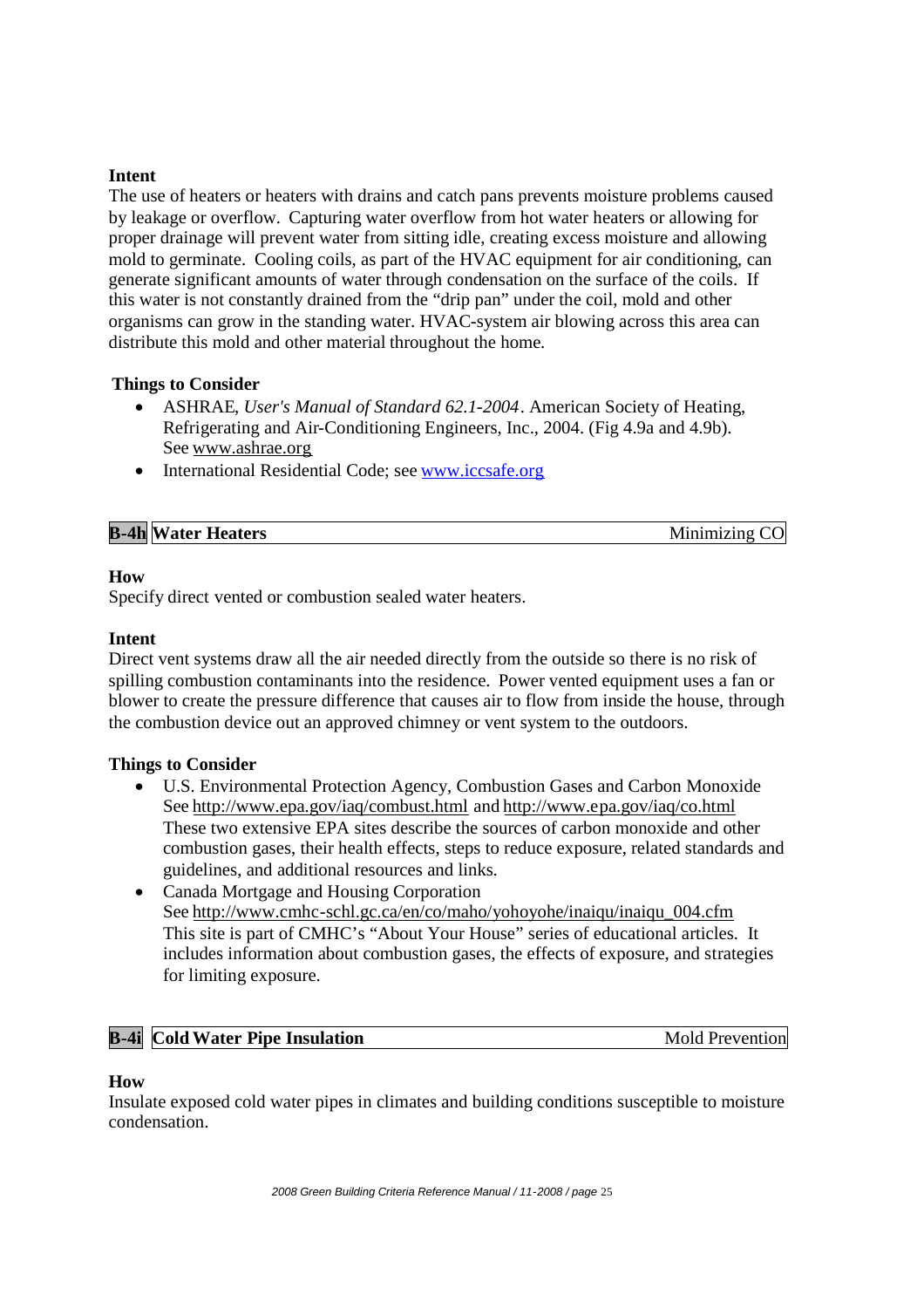#### **Intent**

Insulation of cold water pipes prevents condensation that can lead to mold growth. Wherever there is a high differential between indoor air temperatures and the temperature of water supplies, i.e., in locations with moderate-to-high humidity, condensation on cold water pipes is likely to occur. Plumbing on exterior walls may be exposed to substantial variations in temperature making it more vulnerable to leakage or damage.

| <b>B-4j</b> Materials in Wet Areas | Surfaces, Tub and Shower Enclosures |
|------------------------------------|-------------------------------------|
|------------------------------------|-------------------------------------|

#### **How**

In wet areas, use materials that have smooth, durable, cleanable surfaces. Do not use moldpropagating materials such as vinyl wallpaper and unsealed grout. Use fiberglass or similar enclosure or, if using any form of grouted material, use backing materials such as cement board, fiber cement board or equivalent (i.e., not paper-faced).

#### **Intent**

The use of moisture-resistant materials in wet areas such as bathrooms reduces moisture buildup, diminishing the potential for indoor mold growth that may yield odors and pose health hazards to residents.

| <b>B-4k</b> Clothes-Dryer Exhaust | <b>Mold Prevention</b> |
|-----------------------------------|------------------------|

#### **How**

Clothes dryers must be exhausted directly to the outdoors.

#### **Intent**

Outdoor venting of clothes dryers substantially reduces air moisture that can lead to mold growth.

#### **Things to Consider**

 It is important to minimize the duct run to avoid build up of moisture and particles that can inhibit the flow of air through the duct. Rigid duct materials are preferred to help ensure clean ducts and reduce build up on particles and moisture.

| <b>B-41</b> Integrated Pest Management | Healthy Environment |
|----------------------------------------|---------------------|
|                                        |                     |

#### **How**

Seal all wall, floor and joint penetrations to prevent pest entry. Provide rodent and corrosion proof screens (e.g., copper or stainless steel mesh) for large openings.

#### **Intent**

Sealing of cracks and penetrations will minimize entry points for pests such as rodents and cockroaches.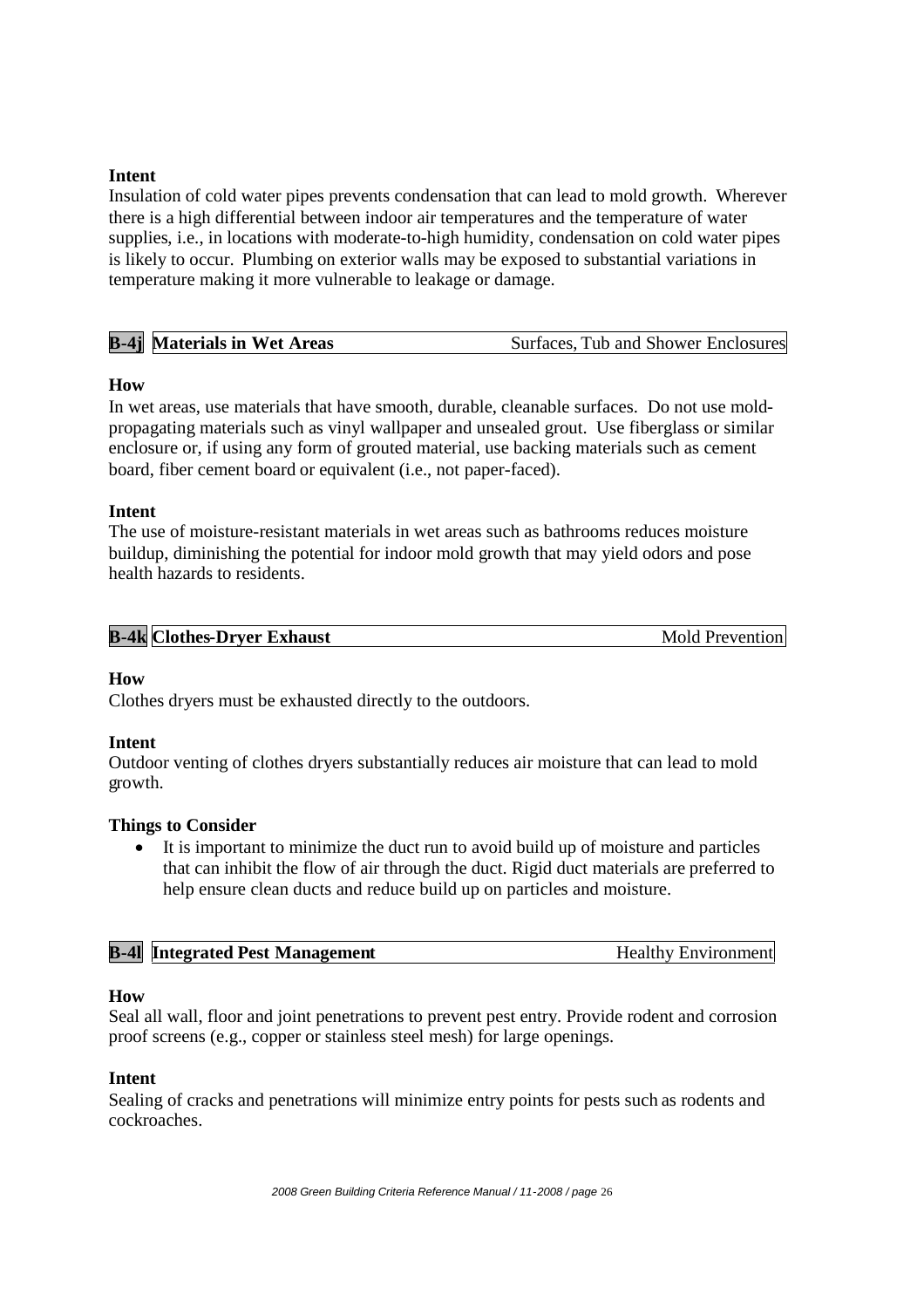## **Operations and Maintenance – Mandatory**

Applicants must include these **three (3)** criteria to qualify for Green Building Initiative

| <b>B-5a</b> Building Maintenance Manual | <b>MANDATORY</b> |
|-----------------------------------------|------------------|
|                                         |                  |

#### **How**

Provide, prior to occupancy, a manual that includes the following: a routine maintenance plan; operations and maintenance guidance for all appliances, HVAC systems, water-system turnoffs, lighting equipment, paving materials and landscaping, pest control, and other systems that are part of each occupancy unit; and an occupancy turnover plan that describes in detail the process of educating the tenant about proper use and maintenance of all building systems. Reference the Building Maintenance Manual in your Green Development Plan.

#### **Intent**

A regularly maintained building and site will provide optimum health benefits and ensure environmental and economic performance.

#### **Things to Consider**

- NCHH. "Healthy Homes Maintenance Checklist." National Center for Healthy Housing, 2005.
	- See http://www.centerforhealthyhousing.org./Healthy\_Housing\_CheckList.pdf
- For an example of a Green operations and Maintenance Manual template, see: www.practitionerresources.org/showdoc.html?id=63995
- Incorporate a "no-spray" policy in the ongoing maintenance of a green property, as sprays are ineffective at managing pests and very harmful for residents.

| <b>B-5b Occupant's Guide</b> | <b>MANDATORY</b> |
|------------------------------|------------------|
|                              |                  |

#### **How**

Provide a guide for homeowners and renters that explains the intent, benefits, use and maintenance of green building features, along with the location of transit stops and other neighborhood conveniences and features, and encourages additional green activities such as recycling, gardening, use of healthy cleaning materials, alternative measures to pest control, and purchase of green power. For homeowners, include appropriate instructions from B-5a above.

#### **Intent**

Renters and homeowners may be unfamiliar with green systems or features installed in their buildings or homes, or with nearby amenities that can provide transportation choices and conveniences within walking distance. Assistance with understanding, operating and maintaining them will allow both homeowners and renters to fully realize the environmental, health and economic benefits of green development.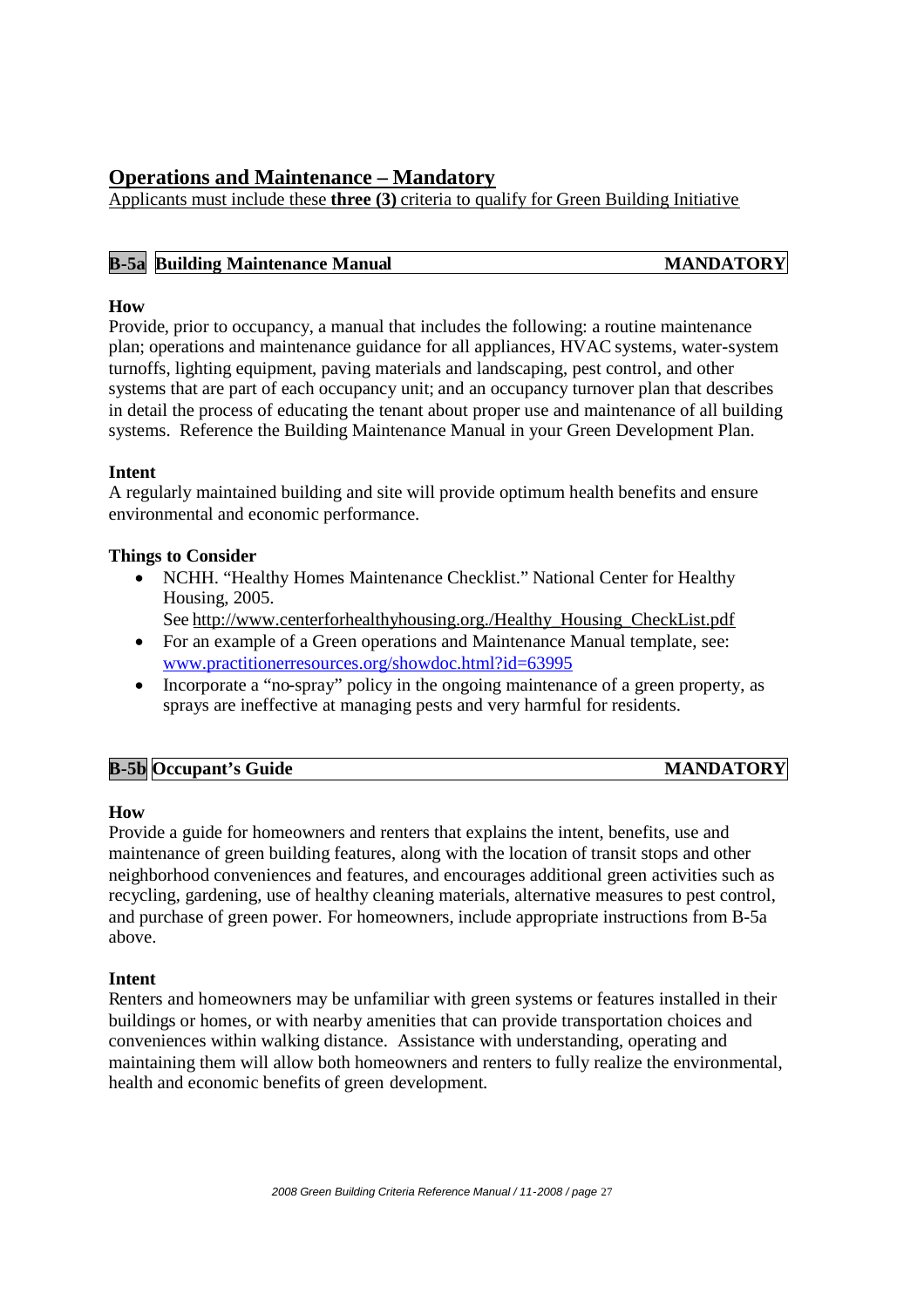#### **Things to Consider**

- For an example of an Occupant's manual template, see www.practitionerresources.org/showdoc.html?id=63997
- Provide homeowners/tenants with two radon test kits designed for 48-hour exposure with instructions for use and follow up action, per EPA's Indoor Air Package.
- Connecticut Department of Environmental Protection, "Health Home Brochure" See http://www.ct.gov/dep/lib/dep/p2/individual/healthyhome.pdf This site links to the "A Green Home Is a Healthy Home" brochure; a good example of a simple brochure with a readable layout and presentation.
- Minnesota Building Industry Foundation, Home-Smart See http://www.home-smart.org This site provides information for homeowners on maintaining their home. It includes seasonal checklists and step-by-step instructions for general maintenance, as well as special instructions for new-home buyers on maintaining their home during its first year.

| $\mathbf{B}\text{-}5$ | Resident Orientation '<br>$\P$ New $\,$ | <b>ATORY</b><br>$\mathbf{\mathcal{L}}$ |
|-----------------------|-----------------------------------------|----------------------------------------|
|                       |                                         |                                        |

#### **How**

Provide a walk-through and orientation to the new resident or homeowner using the Occupant Manual from B-5b above that reviews the building's green features, operations and maintenance, along with neighborhood conveniences that may facilitate a healthy lifestyle.

#### **Intent**

A walk-through and orientation will help ensure that the Green Development Plan achieves its intended environmental and economic benefits.

## **SECTION C – Required only if the applicant is including green building measures beyond the standard criteria.**

## **Location and Neighborhood Fabric**

#### **How**

Locate the project on a brownfield, grayfield or adaptive reuse site.

#### **Intent**

Use of previously developed sites, including those where development is complicated by real or perceived environmental contamination or physical constraints, reduces pressure on undeveloped land and the spread of pavement to new watersheds. Many such sites are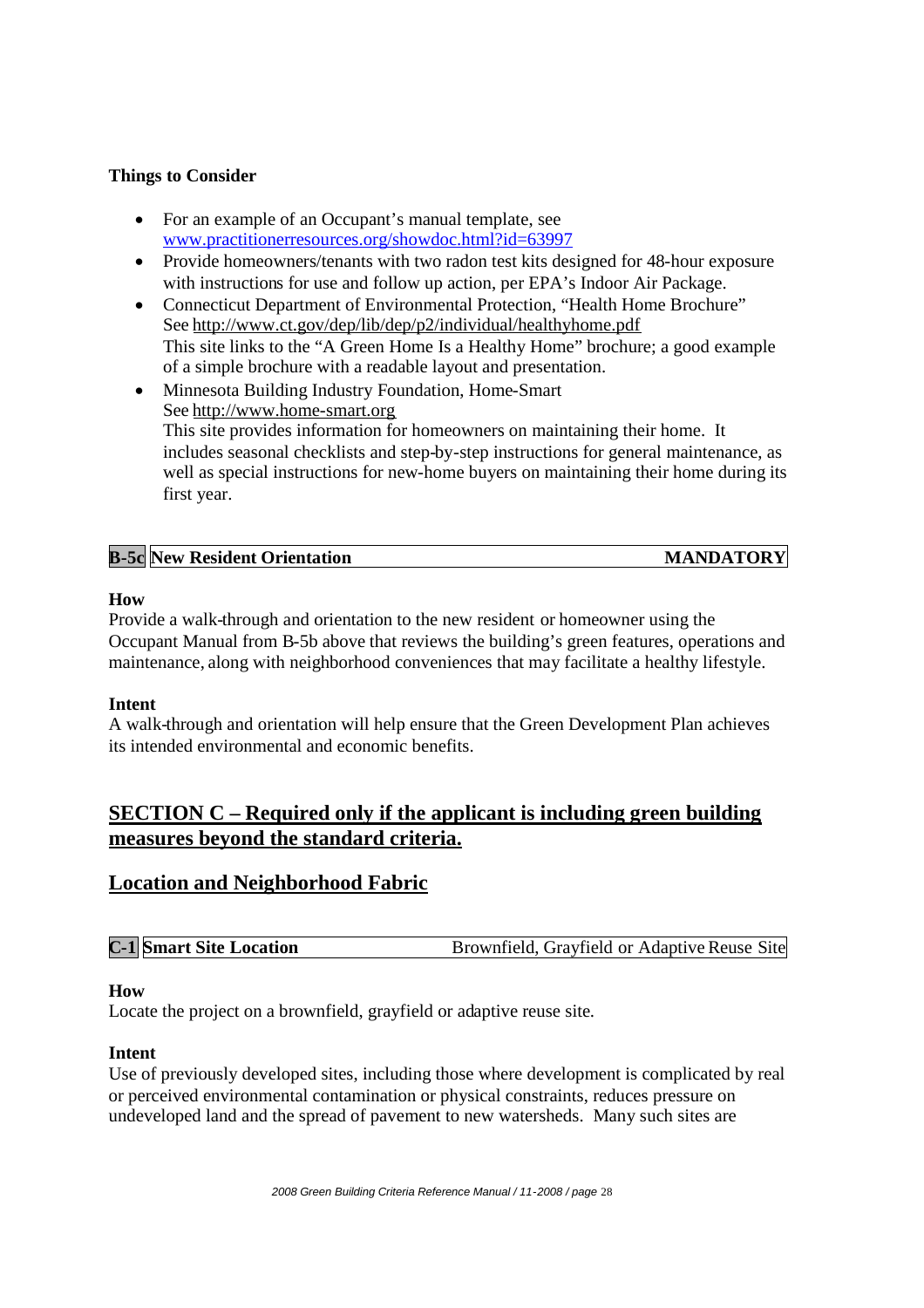otherwise prime locations for redevelopment and provide potential economic and location benefits to citizens, neighborhoods and regions. Reuse of existing structures reduces the need for new materials and utilizes embodied energy.

#### **Definitions**

- Brownfields are abandoned, idled or under-used properties where expansion or redevelopment is complicated by real or perceived environmental contamination. They typically are former industrial or commercial properties where operations may have resulted in environmental contamination. Brownfields often pose not only environmental, but legal and financial burdens on communities. Brownfields require a Phase II Environmental Site Assessment and remediation plan.
- Grayfields are previously developed abandoned sites, such as parking lots, obsolete shopping centers, and dilapidated residential structures scheduled to be deconstructed or demolished.
- An adaptive reuse site is one that was previously developed for non-residential purposes, in which at least 25 percent of the proposed development will reuse existing non-residential structures.

#### **Things to Consider**

- U.S. Environmental Protection Agency, Brownfields Cleanup and Redevelopment See http://www.epa.gov/brownfields/index.html On this site, you can find information about EPA's Brownfields Program, including the brownfields law, EPA Brownfields Grants, technical tools and resources, and information on brownfield projects across the county.
- New York State Department of Environmental Conservation, Environmental Cleanup and Brownfields See http://www.dec.ny.gov/chemical/brownfields.html

This site provides information on New York State's brownfields cleanup programs.

- Municipal Research and Services Center of Washington, Infill Development Strategies for Shaping Livable Neighborhoods See http://www.mrsc.org/Publications/textfill.aspx This site, sponsored by the State of Washington, contains an overview of strategies for encouraging and implementing infill development patterns. The principal audience is policymakers and developers in Washington, but the insights are broadly applicable.
- Congress of New Urbanism, "Greyfields into Goldfields: Dead Malls Become Living Neighborhoods"

See http://www.cnu.org/malls

This website contains a 2002 study on the opportunity for converting dead shopping malls into new neighborhoods.

• National Vacant Properties Campaign See www.vacantproperties.org/ This website provides information, resources, tools, and assistance to support vacant property revitalization efforts.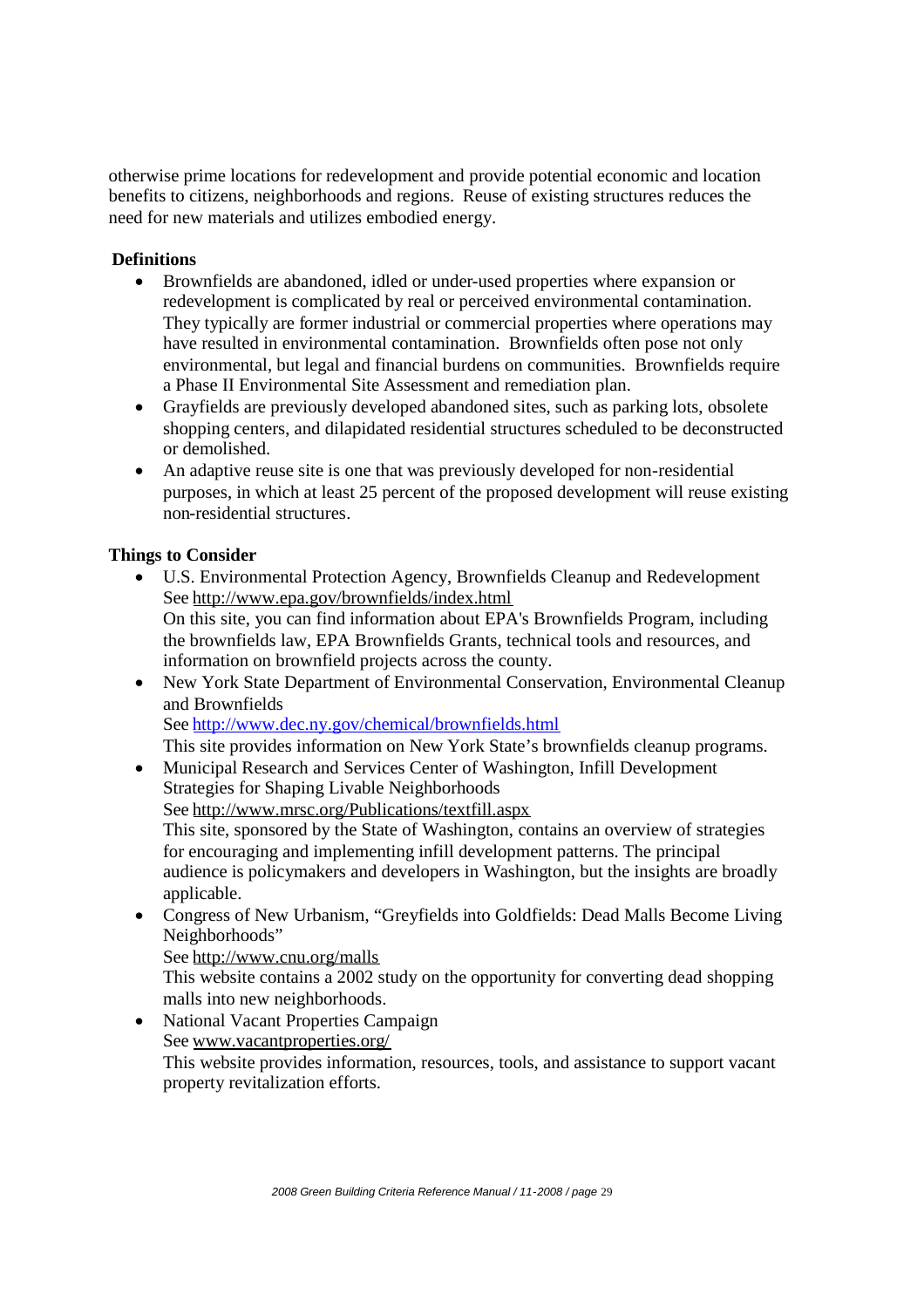## **Energy Efficiency**

| <b>C-2</b> Renewable Energy<br>PV Panels, Wind Turbines and Other Sources |
|---------------------------------------------------------------------------|
|---------------------------------------------------------------------------|

#### **How**

Install PV panels, wind turbines or other acceptable renewable source, to provide at least 10 percent of the project's estimated electricity demand.

#### **Intent**

Use of renewable energy reduces environmental impacts associated with utility energy production and use. These impacts include natural resource destruction, air pollution, greenhouse gas emissions and water pollution. Use of onsite renewable energy technologies, such as PV panels and wind turbines, can also result in energy cost savings.

#### **Things to Consider**

 U.S. Department of Energy, Office of Energy Efficiency and Renewable Energy See www.eere.energy.gov The EERE website includes information on all types of renewable energy

technologies and energy efficiency.

• National Renewable Energy Laboratory

#### See www.nrel.gov

The National Renewable Energy Laboratory is a leader in the U.S. Department of Energy's effort to secure an energy future for the nation that is environmentally and economically sustainable.

- American Solar Energy Society See www.ases.org ASES is a nonprofit organization committed to a sustainable energy economy. ASES accelerates the development and use of solar and other renewable energy resources through advocacy, education, research, and collaboration among professionals, policymakers, and the public.
- National Center for Photovoltaics See www.nrel.gov/ncpv NCPV provides a clearinghouse on all aspects of photovoltaic (PV) solar cell systems.
- Database of State Incentives for Renewable Energy See www.dsireusa.org

The North Carolina Solar Center developed this database to collect information on state financial and regulatory incentives (e.g., tax credits, grants, and special utility rates) designed to promote the application of renewable energy technologies. DSIRE also offers additional features such as preparing and printing reports that detail the incentives on a state-by-state basis.

 Florida Solar Energy Center See www.fsec.ucf.edu/en/consumer/solar\_electricity/index.htm A resource for basic information on types of photovoltaic solar electric systems, sizing, installation, and system ratings. FSEC also has an industry resources page that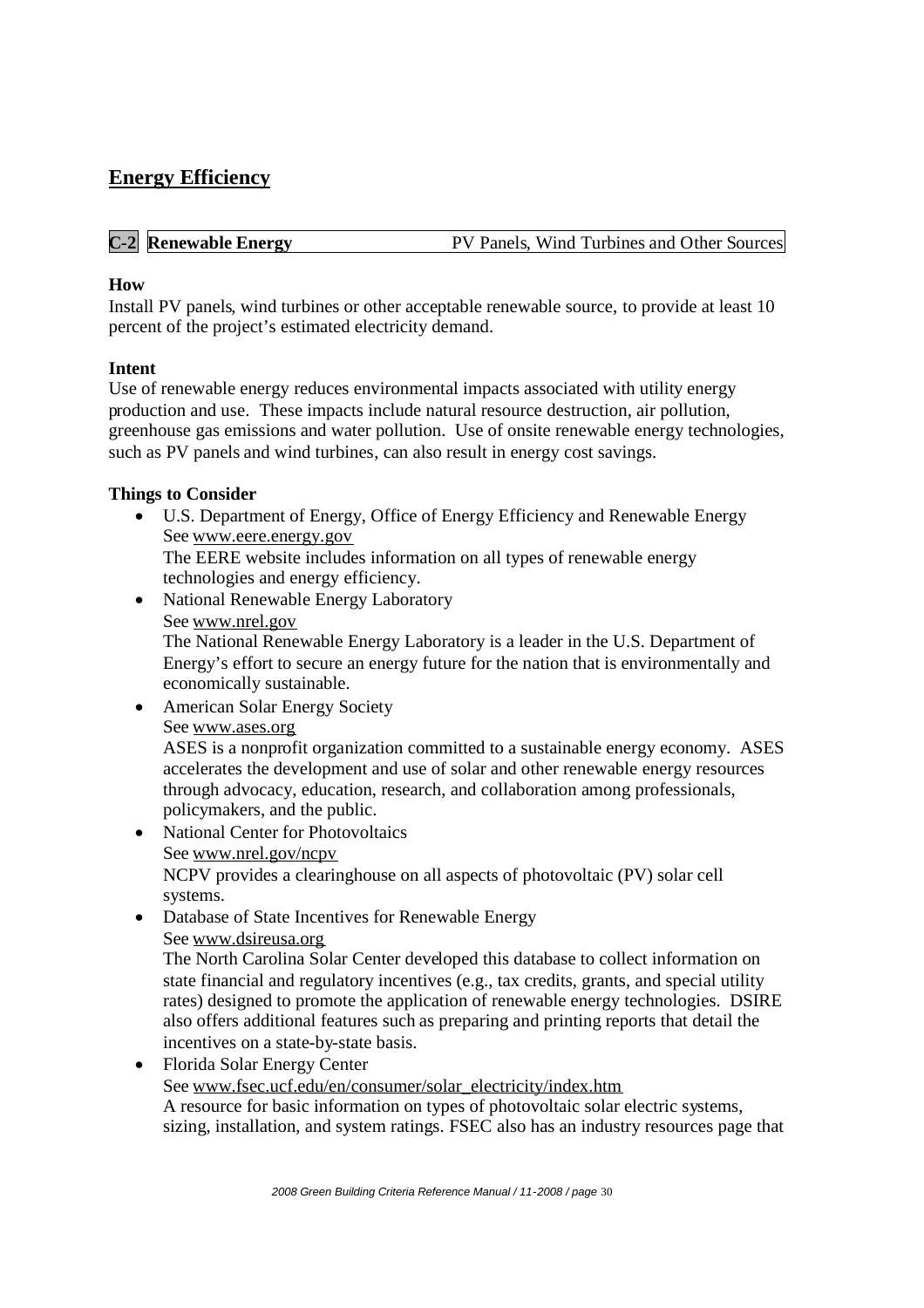includes its Photovoltaic System Design Course Manual, available at www.fsec.ucf.edu/en/industry/resources/pv/index.htm.

 American Wind Energy Association See www.awea.org AWEA is a national trade association representing wind power plant developers, wind turbine manufacturers, utilities, consultants, insurers, financiers, researchers, and others involved in the wind industry.

## **Materials Beneficial to the Environment**

| <b>C-3a</b> Construction Waste Management | <b>Environmental Protection</b> |
|-------------------------------------------|---------------------------------|
|                                           |                                 |

#### **How**

Reduce the amount of construction waste sent to the landfill by 25%. Submit calculations that estimate the entire amount of construction waste, and then describe how the reduction of 25% will be obtained.

#### **Intent**

The amount of job-site waste resulting from construction of the average (2000 sq. ft.) U.S. home is 4 pounds per square foot of conditioned space, totaling about 8,000 pounds and taking up 50 cubic yards of landfill space. To the extent possible, waste should be avoided because 1) landfill space is rapidly diminishing, 2) incineration produces pollutants, 3) waste of materials is in itself a negative environmental impact. (Source: National Association of Home Builders Research Center, 2001, www.nahbrc.org)

#### **Things to Consider**

- Consider creating detailed framing plans or scopes of work and accompanying architectural details for use on the job site.
- Consider creating a detailed cut list and lumber order prior to construction.
- U.S. Environmental Protection Agency, Construction and Demolition Debris See www.epa.gov/epaoswer/non-hw/debris-new/index.htm This site includes basic information on construction and demolition debris disposal practices, regional and state programs, publications, and links.
- U.S. EPA WasteWise Program See www.epa.gov/wastewise/targeted/challenge/cbres.htm This site has information about the WasteWise Building Challenge program, including articles, publications, and various links and resources for more information.
- Construction Materials Recycling Association See www.cdrecycling.org Includes links to websites on recycling concrete, asphalt roof shingles, and drywall, as well as a state-by-state listing of construction waste re-users and recyclers.
- NAHB Research Center, Toolbase.org, "Best Practices for Construction Waste Management"

See www.toolbase.org/Best-Practices/Construction-Waste/waste-mgmt-field-guide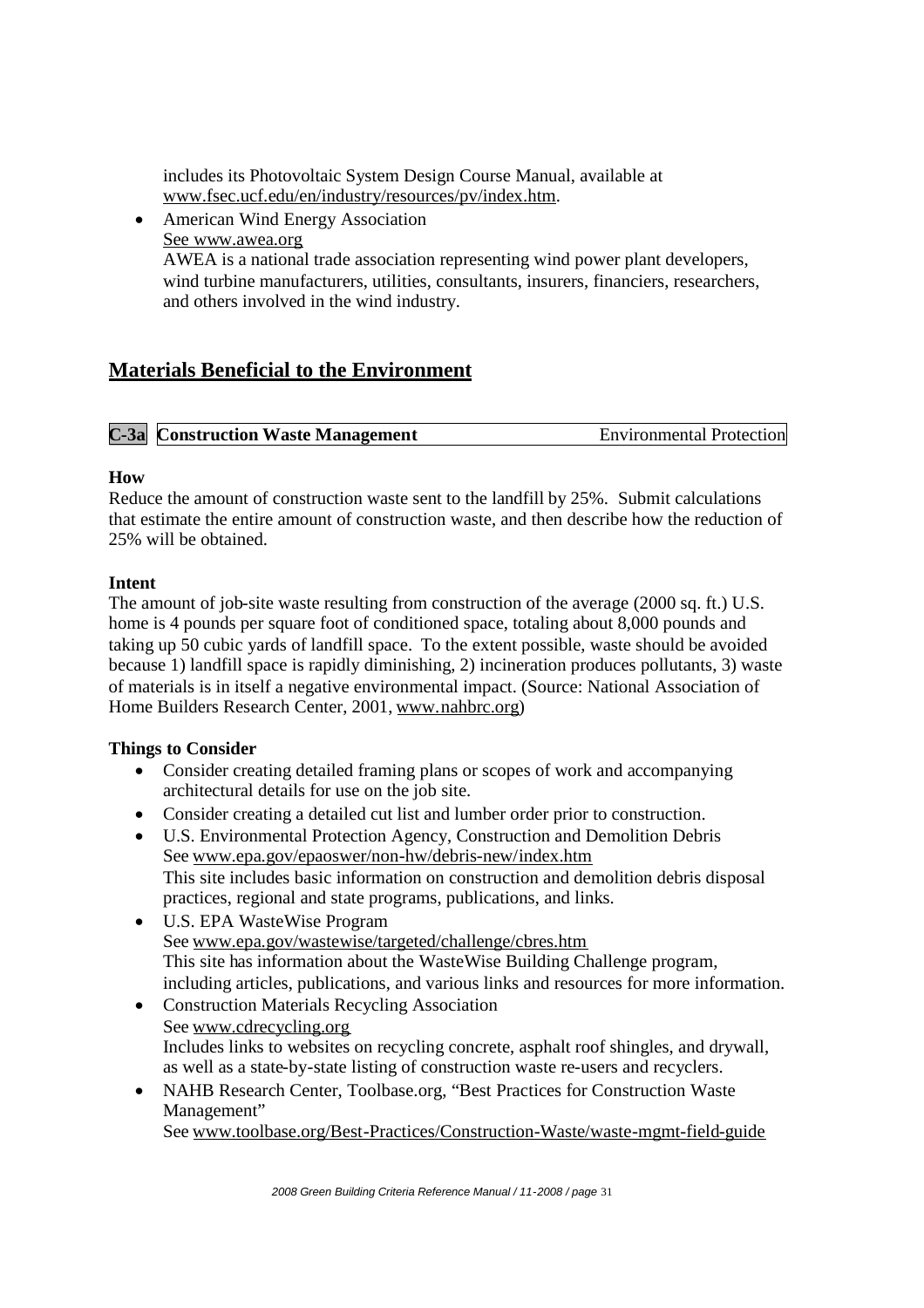This page includes frequently asked questions, case studies, reports, and various links. It also includes "A Builder's Field Guide," which includes guidance for creating a step-by-step construction waste management and recovery plan.

- Residential Construction Waste Management: A Builder's Field Guide. NAHB Research Center, 1997. This guide may be used to create a step-by-step construction waste management and recovery plan. See http://www.nahbrc.org/bookstore/cw0503w.aspx
- Efficient Wood Use in Residential Construction. Natural Resources Defense Council, 1998. This NRDC handbook describes the advantages of several wood-efficient approaches to design, material selection, and construction for residential applications and includes extensive practical and resource information for builders, architects, engineers, and developers. It may be purchased online, at http://www.nrdc.org/cities/building/rwoodus.asp

| <b>C-3b</b> Recycled Content Material | <b>Environmental Protection</b> |
|---------------------------------------|---------------------------------|
|---------------------------------------|---------------------------------|

#### **How**

Use 25% materials with recycled content. The percentage of recycled content material is based on cost or value and does not include mechanical and electrical equipment. Provide calculations for recycled content percentage as follows:

- For a given material or furnishing, multiply the recycled content percentage by weight (post-consumer or post-industrial) by the value of the product to find the value of the recycled content for that item.
- Add up the values of the recycled content of all the materials and furnishings.
- Divide this sum by the total value of the materials for the project.

#### **Intent**

Recycled materials have been recovered or otherwise diverted from the solid waste stream either during the manufacturing process or after consumer use. Use of recycled content materials reduces the negative impact resulting from extraction and processing of virgin materials. Many recycled content materials have additional benefits, which yield better results and a stronger final product.

#### **Things to Consider**

- Consider the incorporation of recycled content building materials from the early stages of project design.
- Many commonly used products, such as metals, concrete, masonry, acoustic tile, drywall, carpet, ceramic tile and insulation, are now available with recycled content. For guidance, see the Federal Trade Commission document, *Guides for the Use of Environmental Marketing Claims*, 16 CFR 260.7(e).
- Oikos Green Building Source See www.oikos.com/green\_products/index.php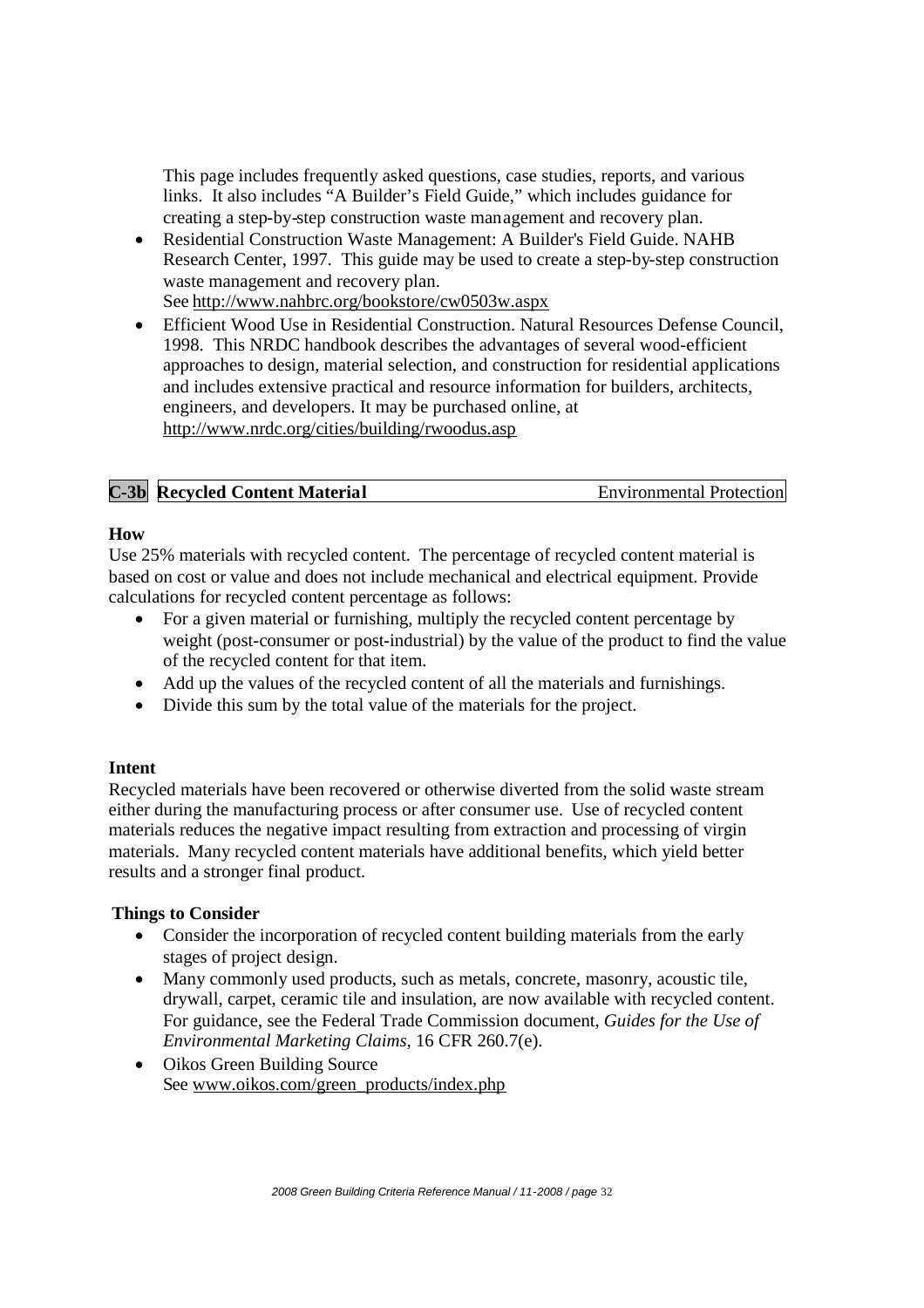This is a website dedicated to sustainable and energy-efficient construction: Green Building News, Products Database, Product Gallery, Energy Source Builder Newsletter, and more.

#### **C-3c Certified, Salvaged and Engineered Wood** Environmental Protection

#### **How**

Use at least 50 percent (by cost) wood products and materials that are certified in accordance with the Forest Stewardship Council Sustainable Forestry Initiative, salvaged wood, or engineered framing materials. The percentage of certified, salvaged and engineered wood products is based on cost or value. The project architect must complete and submit the following calculation: Divide the sum of the value of all certified, salvaged or engineered wood products by the value of all wood products.

#### **Intent**

Less than 10 percent of the old growth forest remains in the United States. The use of Forest Stewardship Council-certified wood encourages forestry practices that are environmentally responsible, socially beneficial and economically viable. The use of salvaged wood and engineered wood products precludes the need to use old-growth lumber.

#### **Things to Consider**

- For help in locating FSC-certified products, fill out the form on the website below and submit it to FSC-US; FSC will circulate it to certified companies, who then will contact you if they have your desired product(s) available. The form is located at: http://www.fscus.org/faqs/fsc\_products.php and http://www.findfsc.org
- Rainforest Alliance, "SmartGuide to Green Building Wood Sources" See www.rainforestalliance.org/smartguides This site lists U.S. suppliers, manufacturers, and distributors of FSC-certified building products.

**C-3d Water-Permeable Walkways and Parking Area** Environmental Protection

#### **How**

Use water-permeable materials in 40 percent or more of walkways. Use water-permeable materials in 40 percent or more of paved parking areas.

#### **Intent**

Water-permeable materials reduce storm-water runoff by allowing water to soak into the ground. Storm-water runoff pollutes receiving waterways by carrying sediment and other pollutants and by raising water temperature. Storm-water runoff also causes downstream flooding and erosion, and hampers aquifer recharge and transmission of moisture for vegetation. Water-permeable materials reduce storm-water runoff by allowing water to soak into the ground.